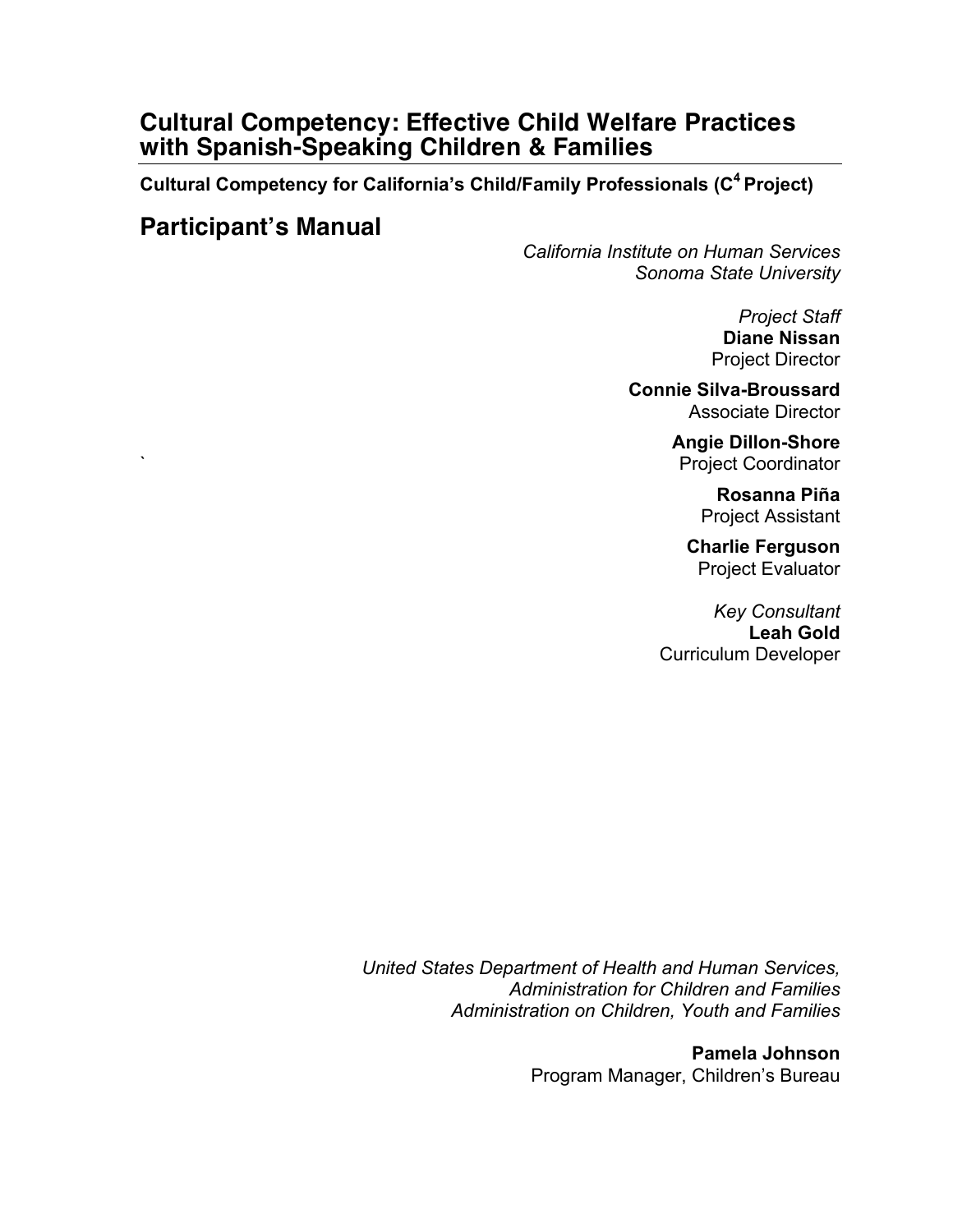Cultural Competency: Effective Child Welfare Practices with Spanish-Speaking Adults & Families is a project of the California Institute on Human Services at Sonoma State University. The Project is funded by the U.S. Department of Health and Human Services, Administration for Children and Families, Administration on Children, Youth and Families, Children's Bureau. However, the opinions expressed herein do not necessarily reflect the position of the U.S. Department of Health and Human Services and no official endorsement should be inferred.

> 2005, California Institute on Human Services, Sonoma State University 1801 E. Cotati Avenue, Rohnert Park, CA 94928-3609 (707) 284-9545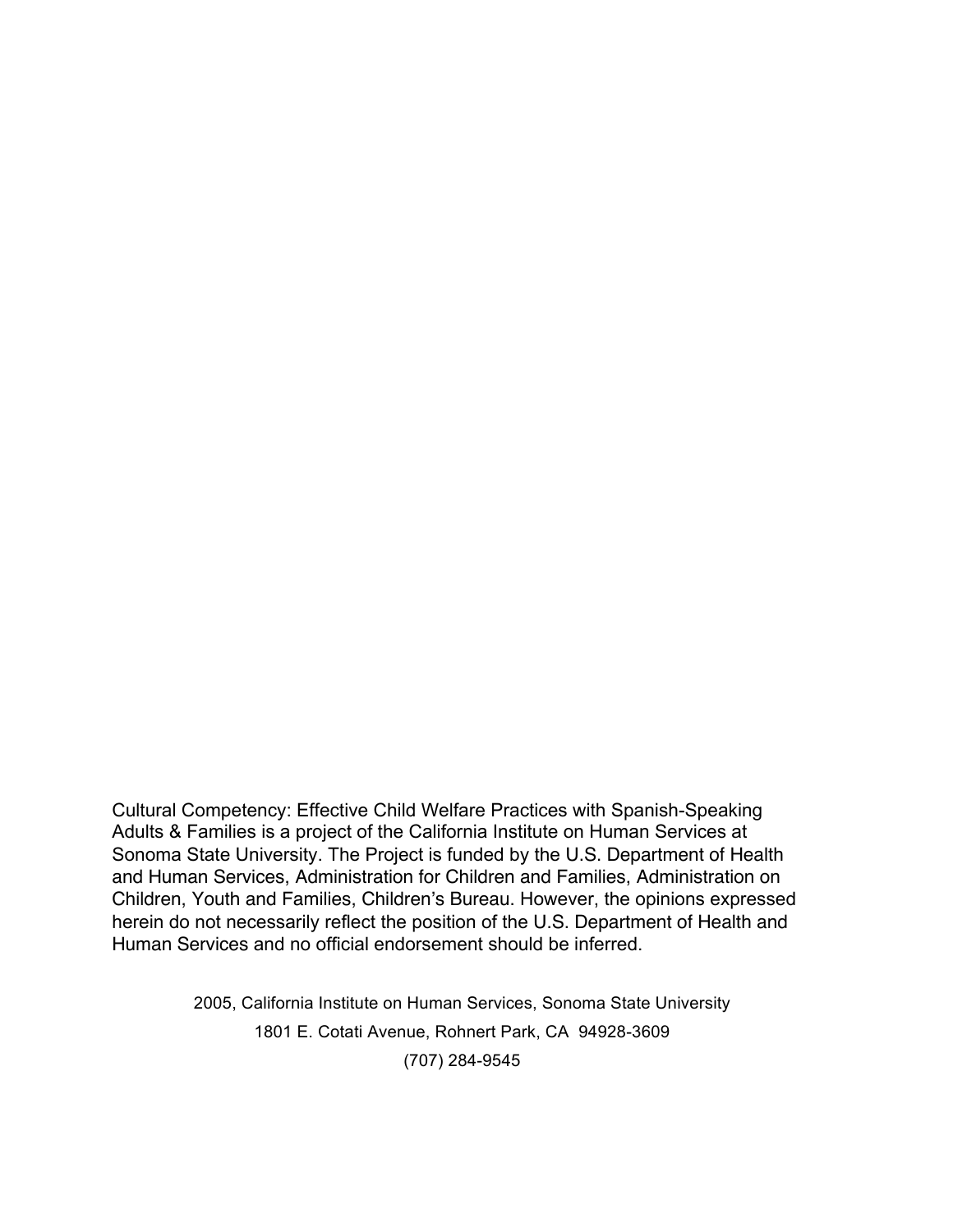# **Acknowledgements**

*Many thanks to our State partner on this project:*

#### **Teresa Contreras**

Chief, Child Welfare Policy & Program Development, California Dept. of Social Services

*And to the individuals in the C<sup>4</sup> Project Advisory Group who contributed their expertise:*

#### **Brenda Carrillo, M.S.W.**

Title IV-E Program Coordinator, San Jose State University, College of Social Work

#### **Ricardo Carrillo, Ph.D.**

Consultant, National Latino Association Against Domestic Violence (NLAADV); Clinical psychologist

#### **Joan Cuadra**

Bilingual/Bicultural Education Project Coordinator, Proteus, Inc.

#### **Yvette G. Flores, Ph.D.**

Faculty, University of California at Davis, Department of Chicano Studies

# **Kelli Kopeck**

Senior Staff Development Trainer, Santa Cruz County

#### **Nora Martos-Perry, Ph.D.**

Clinical Faculty, The Wright Institute, Psychology Department, Berkeley, CA; Clinical psychologist

#### **Pamela Marques, L.C.S.W., Ph.D.**

Faculty, California State University at Stanislaus, School of Social Work; Private consultant

#### **Michael Marzolla, M.Ed**

4-H Youth Development and Master Gardener Advisor, U.C. Cooperative Extension, Santa Barbara County

#### **Jaime Molina, A.S.W.**

Mental Health Specialist, Santa Cruz County Health & Human Services; Consultant, Pajaro Valley Unified School District, Watsonville, California

#### **Maria Quintanilla, L.C.S.W., M.S.W.**

Executive Director, Latino Family Institute, Los Angeles, California

#### **Allan Rawland, Ph.D.**

Retired Faculty, San Jose State University, College of Social Work; Stars Behavioral **Health** 

#### **Nancy Schou, M.S.**

Program Manager, Yolo County Department of Employment and Social Services, Organizational and Staff Development Team

#### **Elisa Velàsquez-Andrade, Ph.D.**

Faculty, Sonoma State University, Department of Psychology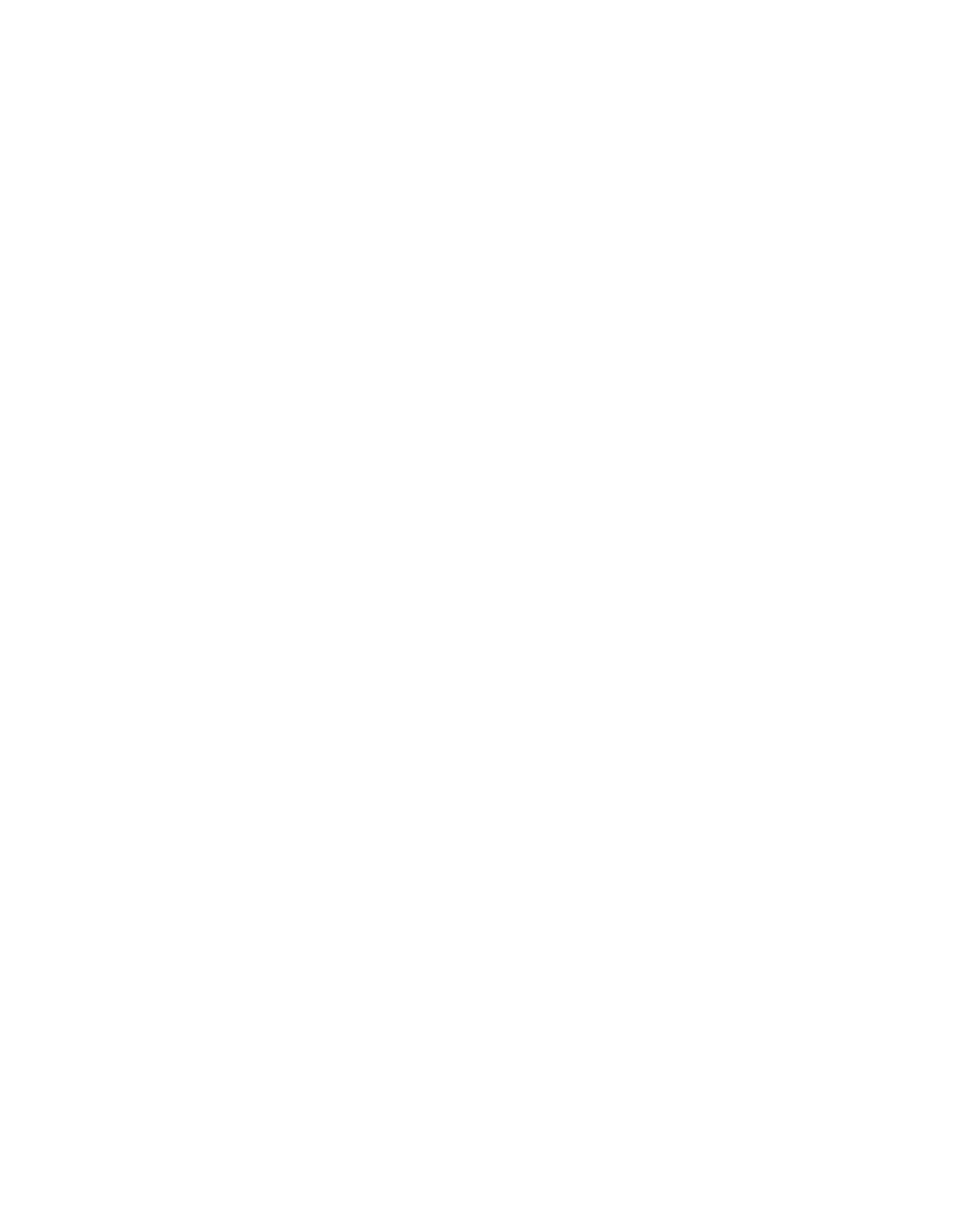# **Table of Contents**

| <b>APPENDICES</b>                                                  |  |
|--------------------------------------------------------------------|--|
|                                                                    |  |
| Guide for Forensic Interviewing of Spanish-Speaking Children Tab 3 |  |
|                                                                    |  |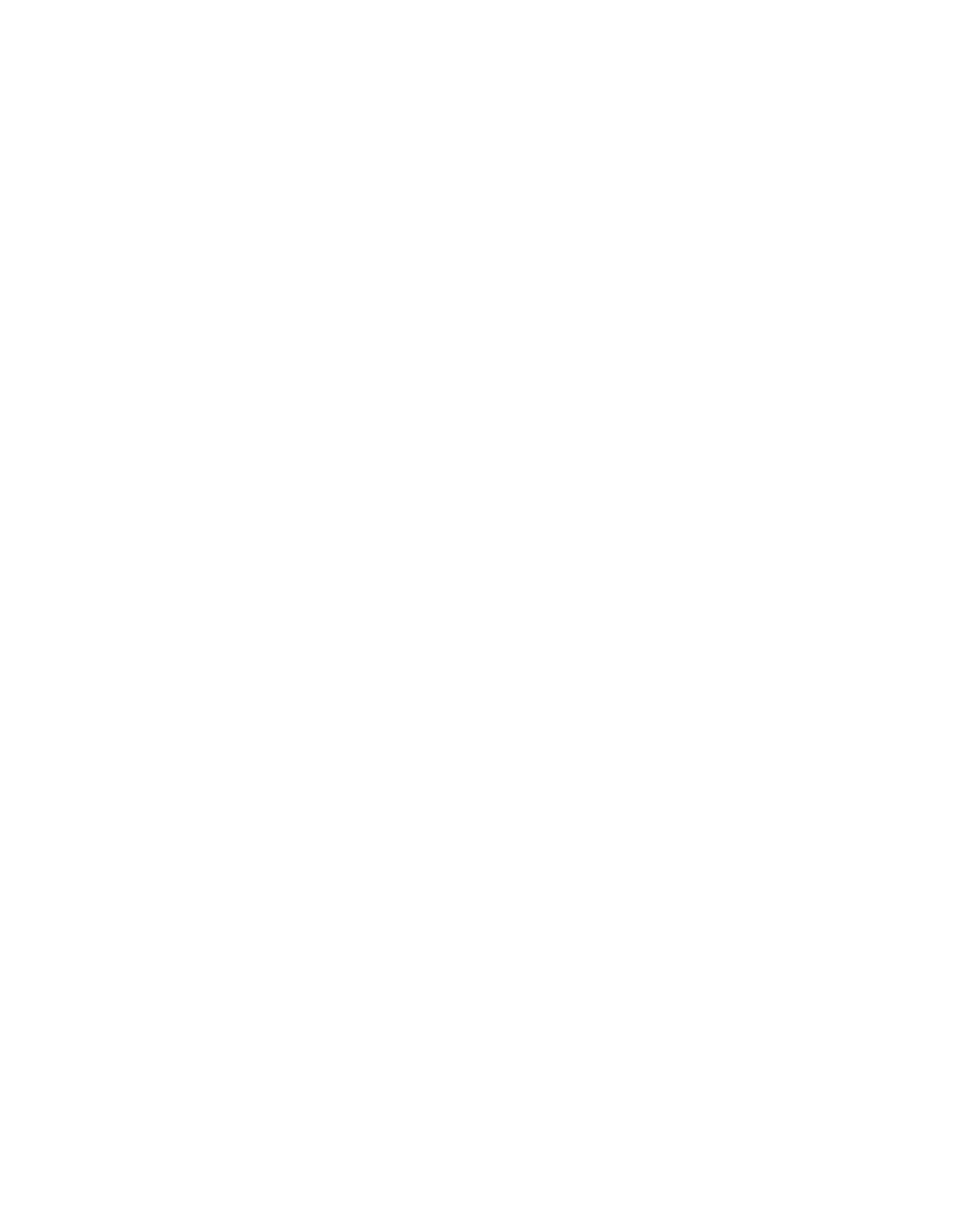# **Introduction**

# **Purpose**

This project was developed under a federal grant from the U.S. Department of Health and Human Services, Administration on Children, Youth, and Families, for the purpose of improving cultural competence in the delivery of child welfare services. Our goal is to help increase cultural awareness and suggest strategies to better serve the Spanish-speaking clients who need our help. We want to help you provide effective, culturally-competent child welfare services by:

- Increasing your understanding of the values, traditions, history, and beliefs of Latino cultures.
- Providing techniques to improve your communication skills with Spanish speakers.
- § Improving your ability to apply cultural awareness and communication skills to the tasks of:
	- o Child safety and risk assessment,
	- o Placement and permanency planning
	- o Family maintenance and reunification
	- o Comprehensive case planning, and
	- o Choosing culturally relevant services.

# **Content Overview**

#### **Participant's Manual**

This Participant's Manual is divided into five chapters, mirroring the content and flow of the training day. The following is an outline of what you can expect to learn from each.

In **Introduction**, you will learn:

- The statistical basis for the need for greater cultural competency in California, especially with regard to our Spanish-speaking population.
- Definitions of "cultural competence."
- The challenges and benefits of developing cultural competence.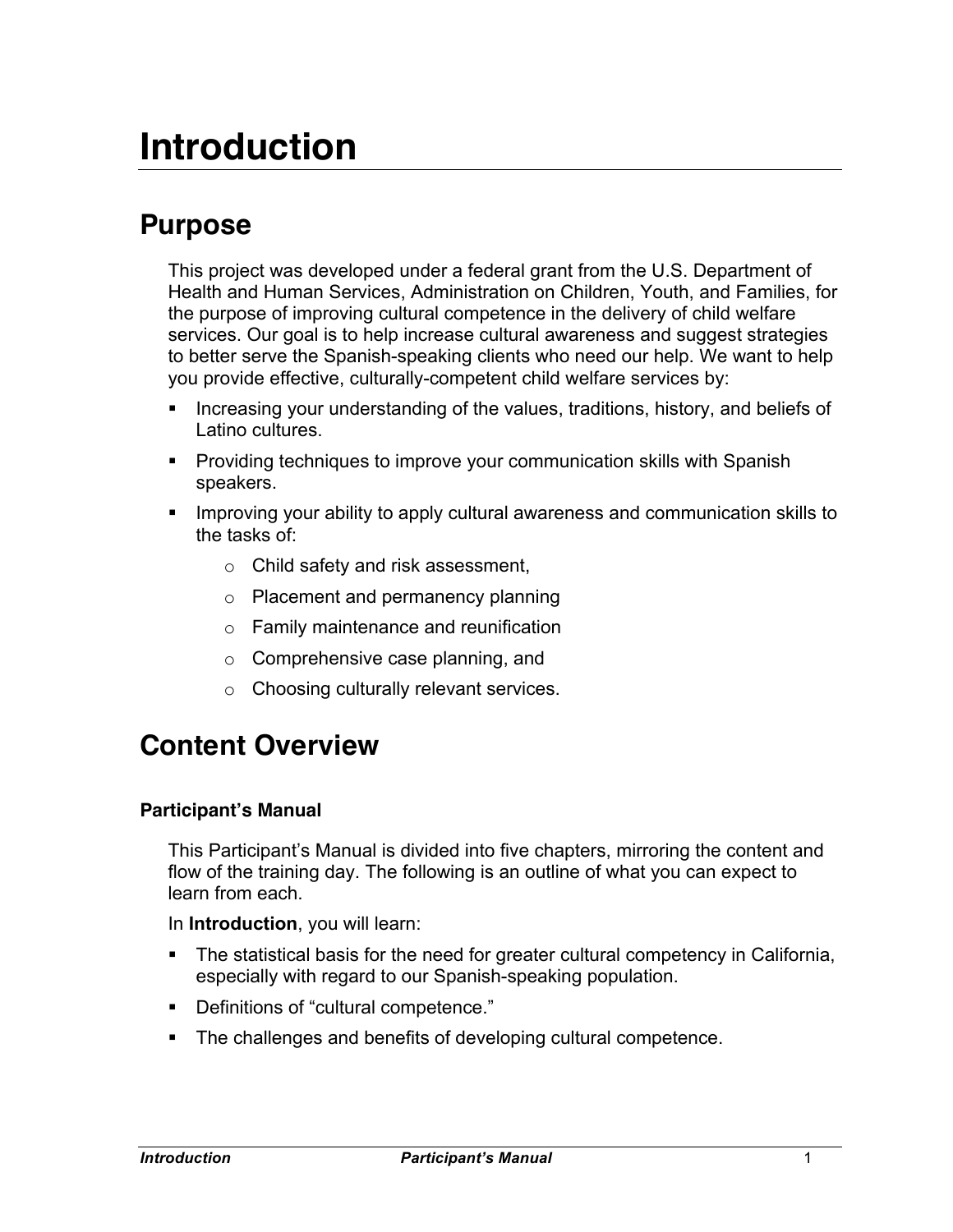#### In **Cultural Norms** you will learn:

- Norms common to many Latino cultures with regard to family structures, extra-household networks, gender issues, sexuality , religion, and beliefs about health and disability.
- What you need to learn about your clients as individuals in order to provide care that both addresses their needs and draws upon their strengths.

In **Strategies For Overcoming Language Barriers**, you will learn:

- How to make your physical environment more welcoming to Latino clients.
- How to establish and maintain rapport with Spanish-speaking clients.
- How to maximize the comprehension of English learners.
- How to select and work with interpreters.

In **Applying Cultural Competence**, you will learn:

- How conditions of poverty can mimic symptoms of neglect and abuse.
- Situations in which child welfare agencies can become involved with a family due to healthcare beliefs and practices.
- The role of gangs in some Latino communities, and guidelines for working with gang-affiliated clients.
- Factors to consider when developing a case plan for Spanish-speaking clients.
- Factors to consider when choosing services for Spanish-speaking clients.

#### **Resources** contains:

- Print and web resources that can help you develop your cultural competency and better serve your Latino and Spanish-speaking clients.
- Local organizations that offer immigration information and assistance.

This Manual also contains worksheets and scenarios for use during the training.

#### **Appendices**

- **Presentation** (Tab 2) reproduces the PowerPoint slides used in the training.
- § The *Guide for Forensic Interviewing of Spanish-Speaking Children* (Tab 3) has valuable information for working with Spanish-speakers and interpreters when conducting a forensic interview.
- An excerpt from **CWS Redesign**: Conceptual Framework, Fairness, and *Equity – Building a Culture of Fairness & Equity in the California Child Welfare System* (Tab 4)*,* describes the findings of a major project of the State Department of Social and Health Services and stakeholders from all over the state. They assessed themselves and proposed best practices to address the issues of disproportionality and the need for cultural competency.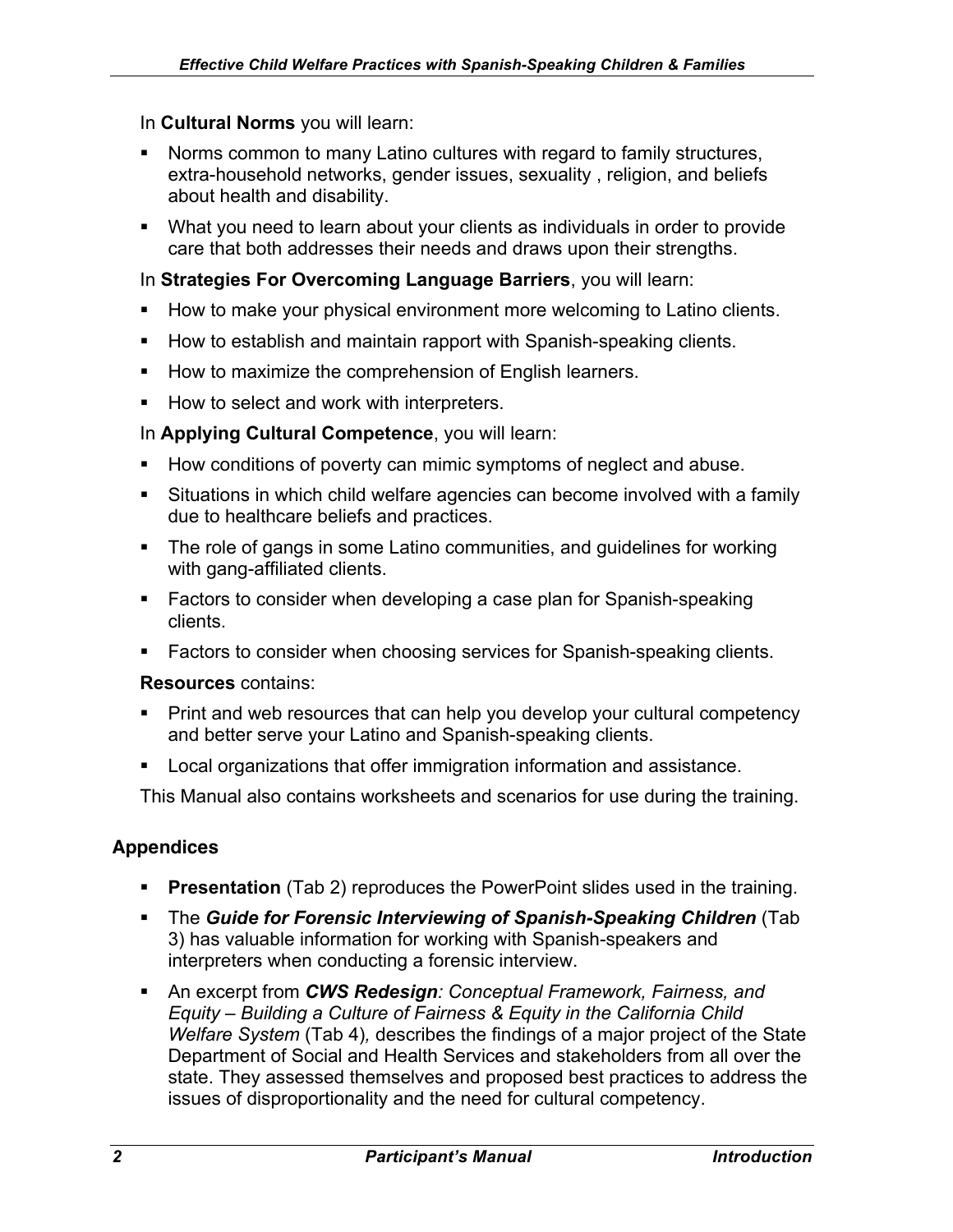# **Why Develop Cultural Competence?**

As you are probably already aware, a large and growing segment of the clients of child welfare services in California are Latino and/or Spanish-speaking. The following 2000 census statistics illustrate this point.



#### **Californians Under Age 18**

Currently in California, nearly 44% of all children under the age of 18 are Latino.



58% of Latino children live in poverty, as compared with 24% of Caucasian children.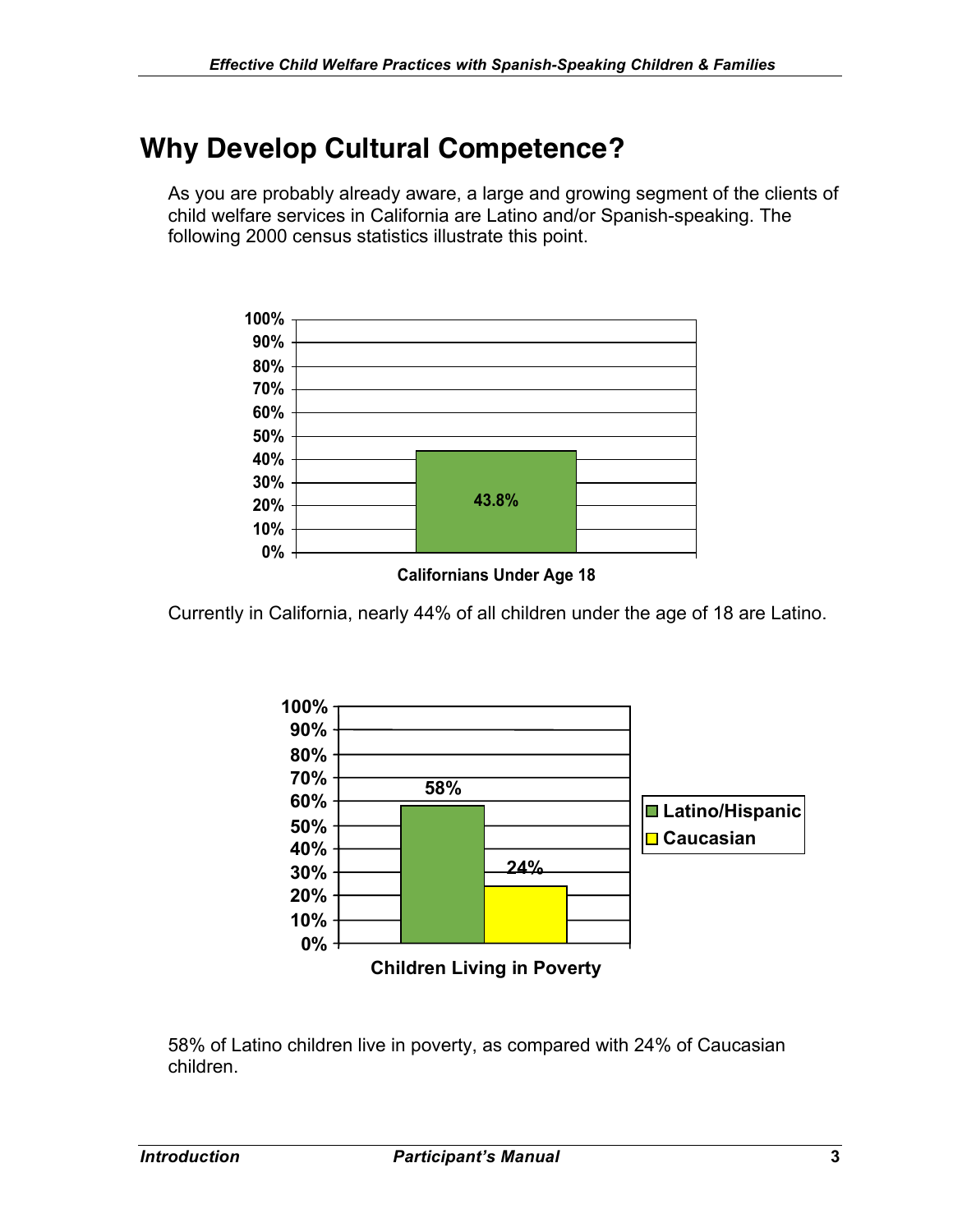

Over 41% of maltreated children are Latino, compared to 32% Caucasian. Latino children are also overrepresented in foster care, and they remain in foster care an average of 26 months longer than Caucasian children.

### **Overrepresentation Within the Juvenile Justice System**

A recent study published by the Institute for Children, Youth and Families at Michigan State University concluded that Latino youth are also significantly overrepresented in the juvenile justice system, and receive harsher treatment than Caucasian youth who commit the same crimes. For example, in Los Angeles in 1996-98, compared to Caucasian youth, Latino youth were:

- Arrested 2.3 times as often
- § Prosecuted as adults 2.4 times as often
- Imprisoned 7.3 times as often

Latino youth charged with violent crimes spent an average of 143 days longer incarcerated than Caucasian youth charged with the same offenses—almost 5 months longer. Anti-gang laws dictate harsher treatment for Latino youths presumed to be gang members, although often this assumption is based on flimsy evidence, and may in fact be mistaken.

The Michigan State study also found that the juvenile justice system failed to provide bilingual services to the degree that they are needed, and failed to ensure cultural competency on the part of their staff.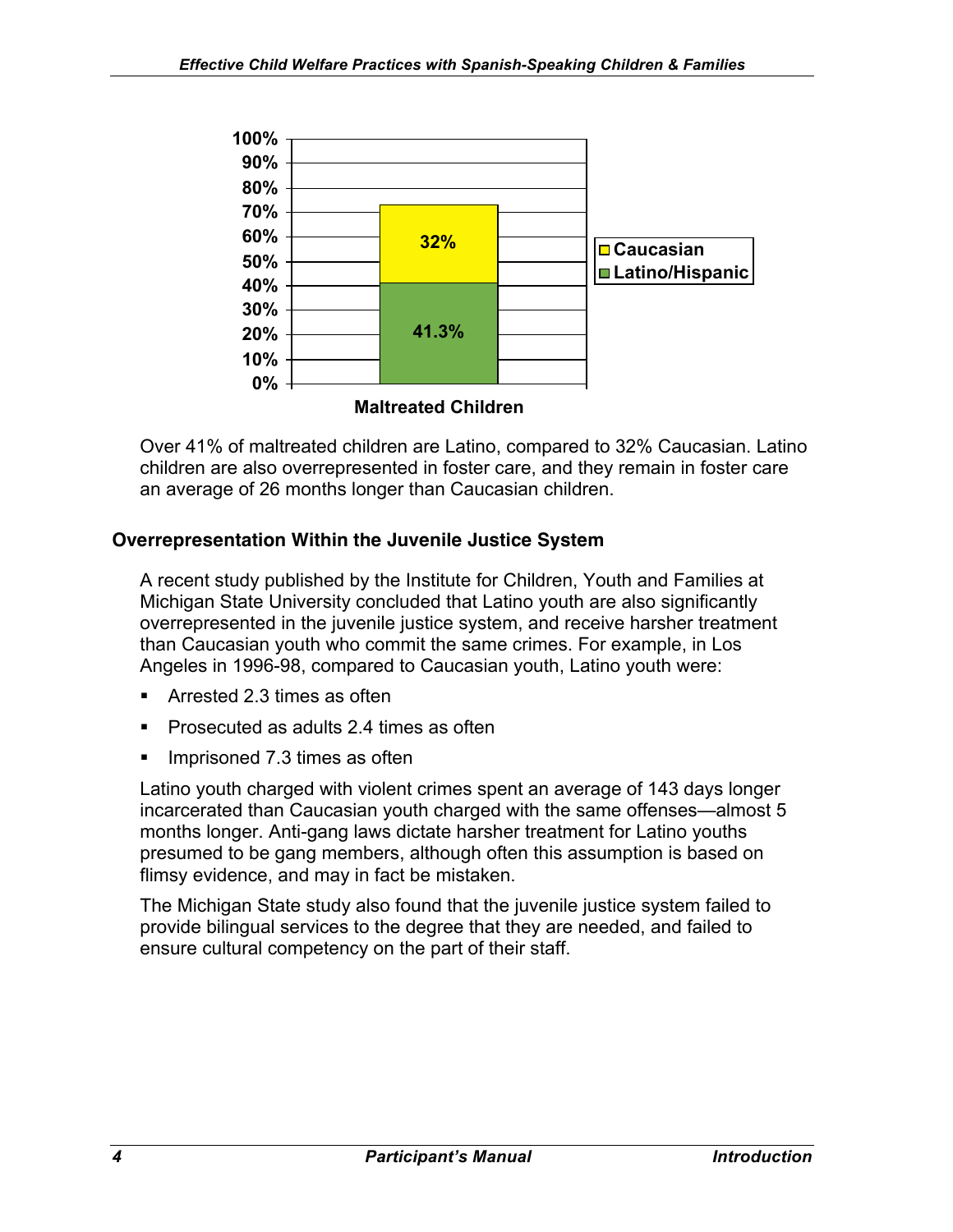#### **Inadequate Bilingual/Bicultural Services**

Ideally, the population of California social workers would represent the population they serve, and a high proportion of them would be bilingual in Spanish. Unfortunately, that is not currently the case. Consider these statistics:

In Tulare County, in 2004, 45% of the population was Hispanic, but only 13% of LCSWs were bilingual. In Madera County, 38% of the population was Hispanic, and only 20% of social workers were bilingual.



When surveyed, agency directors consistently complain of difficulty in attracting and retaining enough bilingual social workers to serve their client population. This lack is detrimental to the Spanish-speaking people we serve. In addition to the obvious communication difficulties, a 1997 study by the California Department of Finance found evidence that California child welfare staff who have not been trained in cultural differences too often rely on personal bias when deciding whether a child should be removed from the home.

#### **What is Cultural Competence?**

This definition was provided by the Child Welfare League of America

"The ability of individuals and systems to respond respectfully and effectively to people of all cultures, races, ethnicities, sexual orientations, and faiths or religions in a manner that recognizes, affirms, and values their worth and protects their dignity."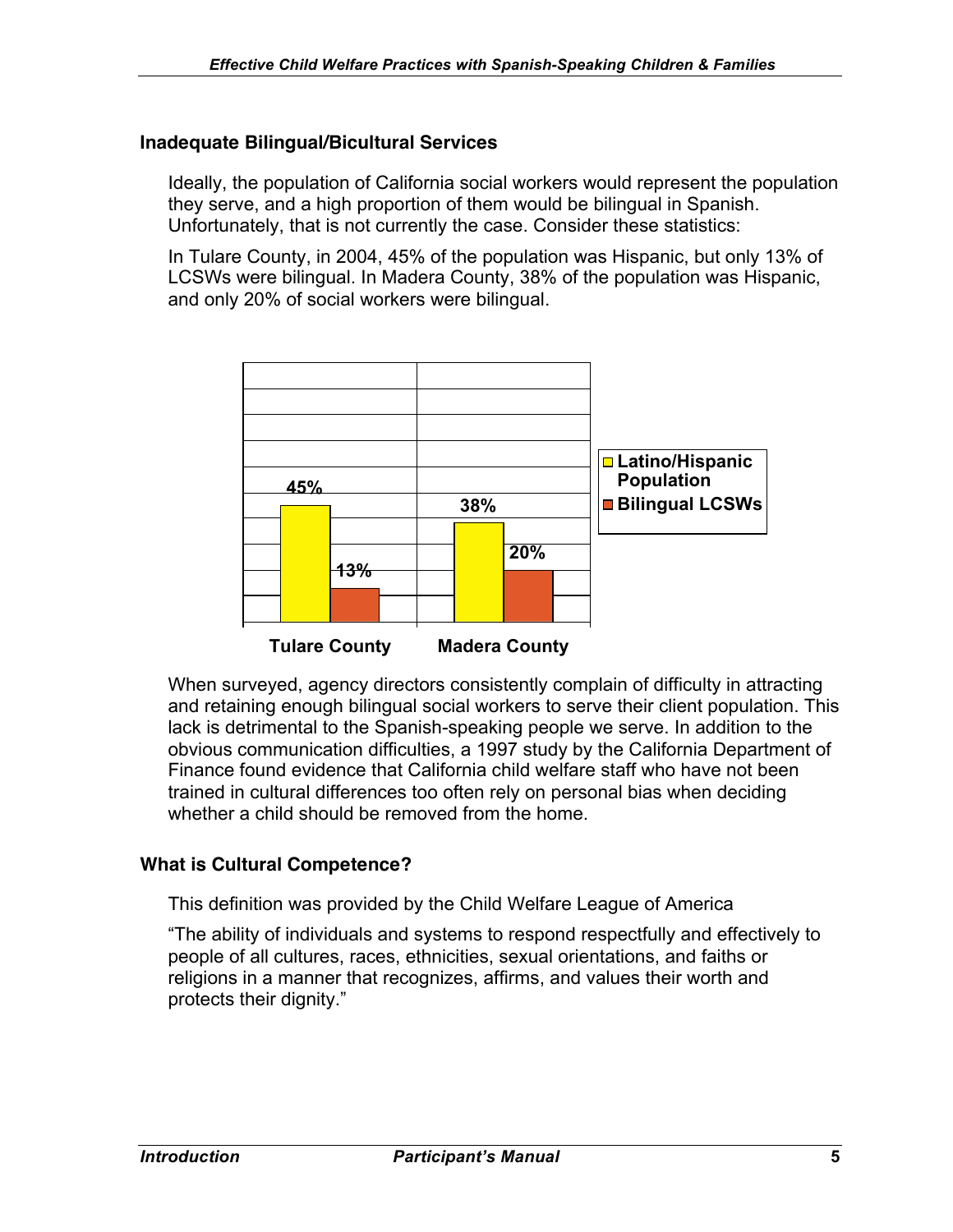The Association for Multicultural Counseling and Development offers this description of cultural competence:

"To be culturally competent is to:

- Be aware of your own values, biases, preconceived notions, and personal limitations,
- **EXTERN** Actively attempt to understand the world view of your culturally different clients without negative judgments, and
- Actively engage in developing and practicing appropriate intervention strategies and skills for working with your culturally different clients."

# **Challenges and Benefits of Developing Cultural Competence**

The goal of improving cultural competence would certainly seem desirable, but achieving this goal will present challenges for your agencies. No blueprint exists, although guidelines on best practices are available. You will need to develop your own policies and practices. You will need to reflect deeply on your own personal attitudes and biases, which may be influencing your behavior in ways of which you are unaware.

If you are Latino yourself, or member of another minority, that doesn't mean you don't need to examine your attitudes and biases. Bias based on skin color, class, or country of origin are common to all cultures and social groups.

Developing cultural competence will require an ongoing commitment of resources, and continuous effort. There is always room for improvement. It may require revisions to programs, policies, and procedures, and shifts in organizational culture. It may require expenditure for education.

However, if your agency invests the time and effort required to become more culturally competent, you may find that there are tangible benefits:

- § You will better understand, and respond to, the needs of the population you serve.
- You will offer an equal level of service to all children and families, which is an important goal for the state of California.
- Your clients will feel respected and better served.
- § You may find that your agency attracts a larger and more diverse group of job applicants to fill vacancies, because your organization is perceived as a safe and supportive work environment.
- § Your agency may become a more desirable candidate for funders, who are increasingly including cultural competence in grant guidelines.
- § Your agency will be better able to build relationships with organizations that provide services to an increasingly diverse population.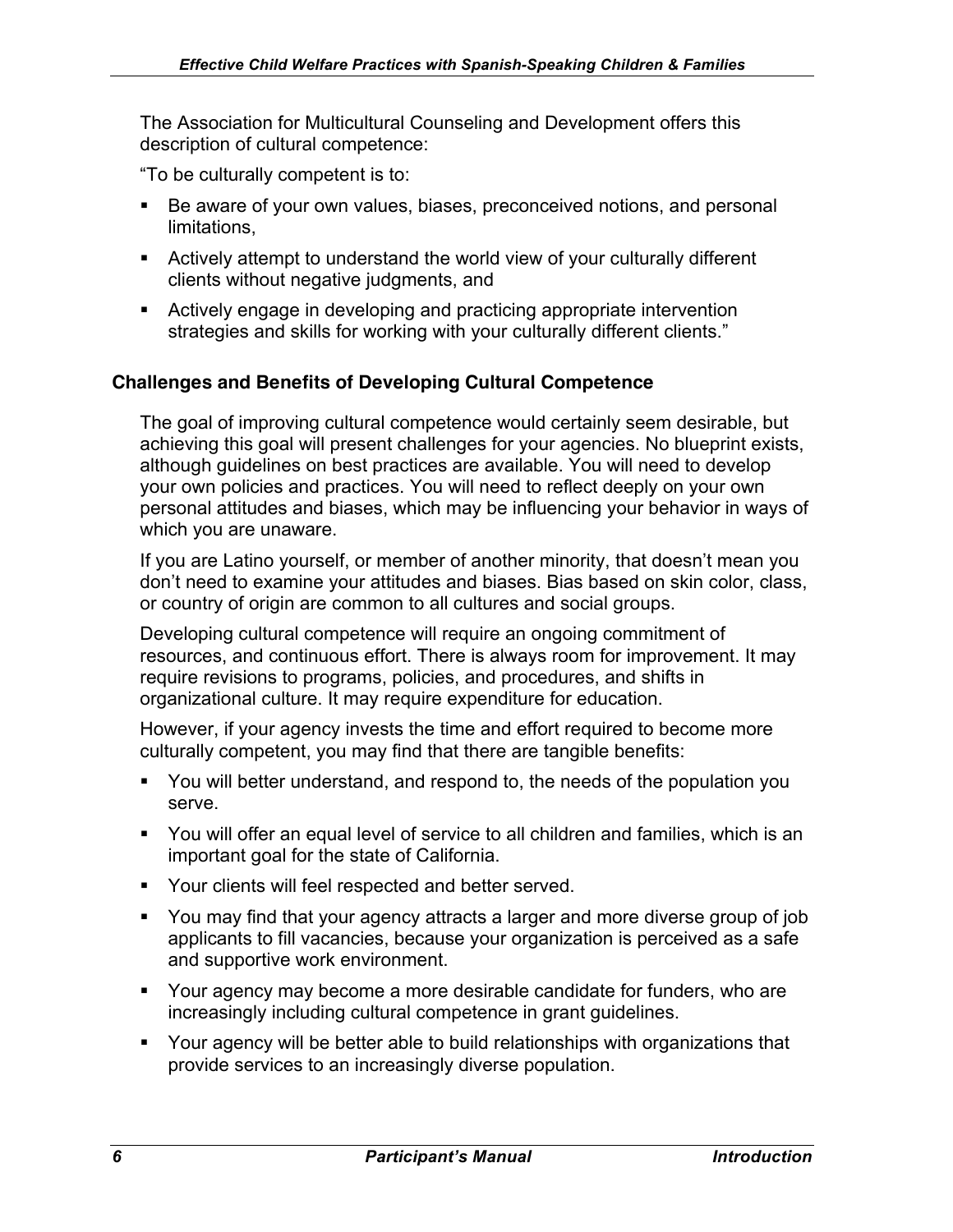# **Attitudes and Behaviors**

People of a particular culture tend to share certain attitudes and world views, and exhibit these attitudes by their behavior. Attitudes and behaviors common to a culture are referred to as cultural norms. Let's examine some of the norms that typify Latino cultures, and how these norms manifest themselves in the context of working with children and families.

Of course, when we talk about cultural differences, we are by definition speaking in generalities. Your clients are individuals who will vary greatly with regard to:

- The particular country and culture from which they come,
- Their educational and socio-economic background,
- Whether they are from a rural or urban environment, and
- Their degree of adaptation to their new culture.

It is important to be aware of, and sensitive to, these differences.

#### **Family-Centeredness: "Familismo"**

The basic social unit of Latino cultures is the extended family. Participation in a large extended family network of grandparents, uncles, aunts and cousins is a cultural value, sometimes called "familismo." Some first cousins are so close they call themselves "primos-hermanos" or "primo-hermanas" (cousin-brother or cousin-sister). Close ties even to third or fourth cousins are common.

The family is a key element of personal identity. Individual needs may be secondary to the respect, loyalty, and unity of the family.

A key component of family life is gatherings of the extended family. In addition to marking special events or occasions, there may be a weekly shared meal or barbecue. These will typically include extended family members and any other friends who are visiting them.

Rather than move away from extended family, Latinos migrate towards them. Adult children are expected to continue to be extremely emotionally engaged with their parents and to defer to their authority throughout their lives. By comparison, American culture regards autonomy from parental approval as an indicator of successful transition to adulthood.

This close, extended family can be a great source of support. It can also be a source of stress for young people trying to create their own identities, and a source of conflict when the expectations of parents and other family members clash with the children's desires.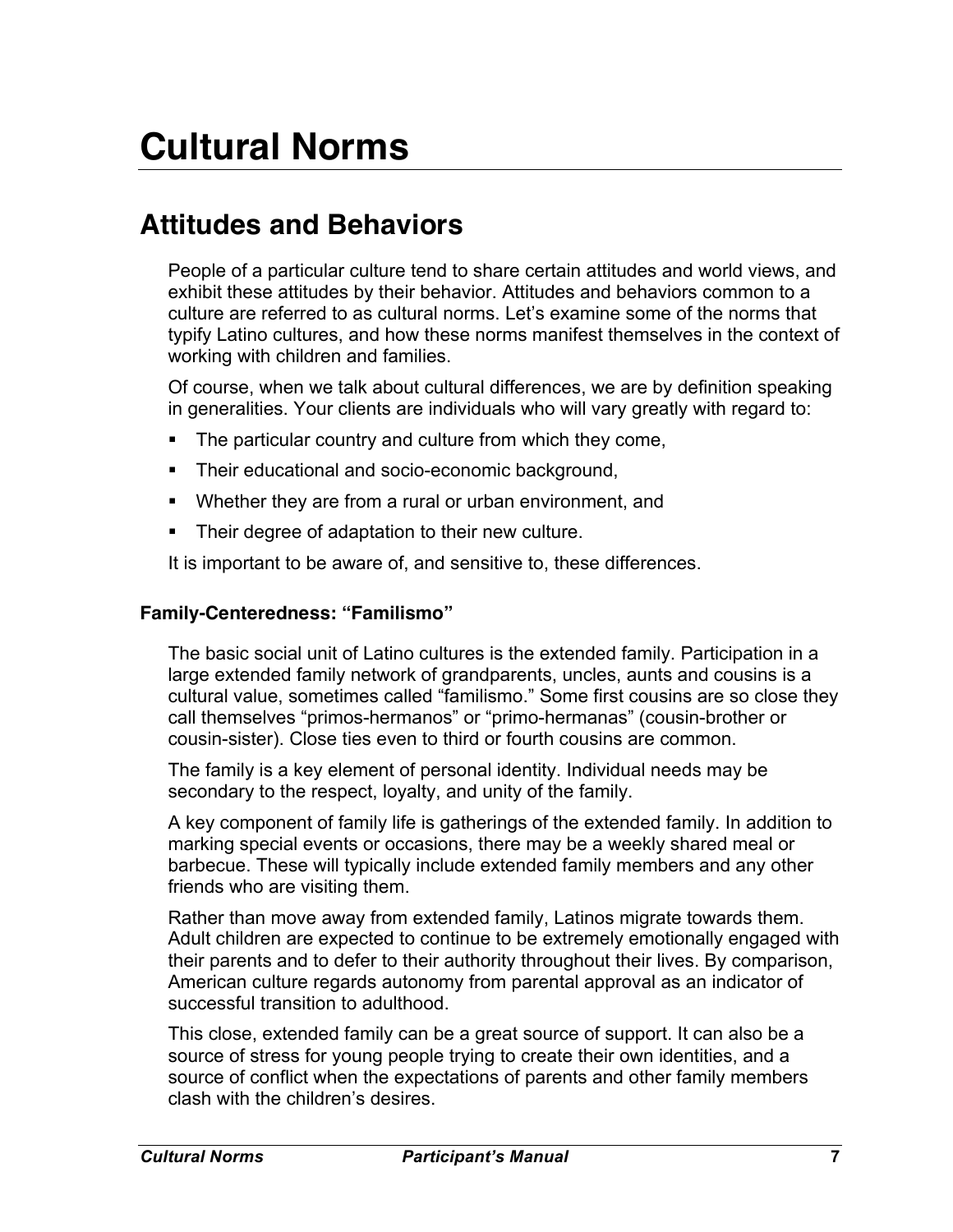#### **Family Structure**

The traditional Latino family is hierarchical. Special authority is given to the elderly, the parents, and males, although mothers generally are also highly valued and respected. Sex roles usually are clearly defined.

Older siblings take on a great deal of responsibility for rearing younger ones. An older sister may function as a second mother. Children are expected to be obedient and are not usually consulted on family decisions. This may contrast with the more egalitarian model of childrearing currently in vogue in America.

Marriage and parenthood commonly are entered into early in life and considered a stabilizing influence. Children are generally welcome, and a source of pride. This valuing of children is a source of strength for the family.

#### **Extra-Household Networks**

In addition to extended family, the Latino family unit may include a network of "fictive kin" relationships, such as godparents, who may not be blood relatives. Close friends may also assume pseudo-familial roles, even being addressed as "tio" or "tia" (uncle or aunt). There is also a tradition of relying on neighbors, who can provide the type of support typical of family members. Children may be informally left in the care of extended family members or friends.

These extra-household networks are often bi-national, with people sending financial assistance or traveling to provide or receive familial support. Awareness of the extensiveness of these networks is clearly an asset to a child-welfare worker looking for foster care or permanent placement of a Latino child.

#### **Family Privacy**

You may find your Spanish-speaking clients more reluctant to discuss family problems with an outsider. They will turn instead to extended family or friends for advice or assistance, or to a priest.

The emphasis on upholding family dignity may make these clients more reluctant to reveal a situation they regard as shameful, such as domestic violence or sexual abuse.

#### **Gender Issues**

Spanish-speakers live in a gendered world. The Spanish language gendercharacterizes not only people and animals, but inanimate objects and abstract concepts as well.

In family life, attitudes toward gender and role tend to be traditional. "Machismo" in Spanish-speaking cultures has been well-noted. Men have the greatest authority in the household. The surface presentation of power distribution can be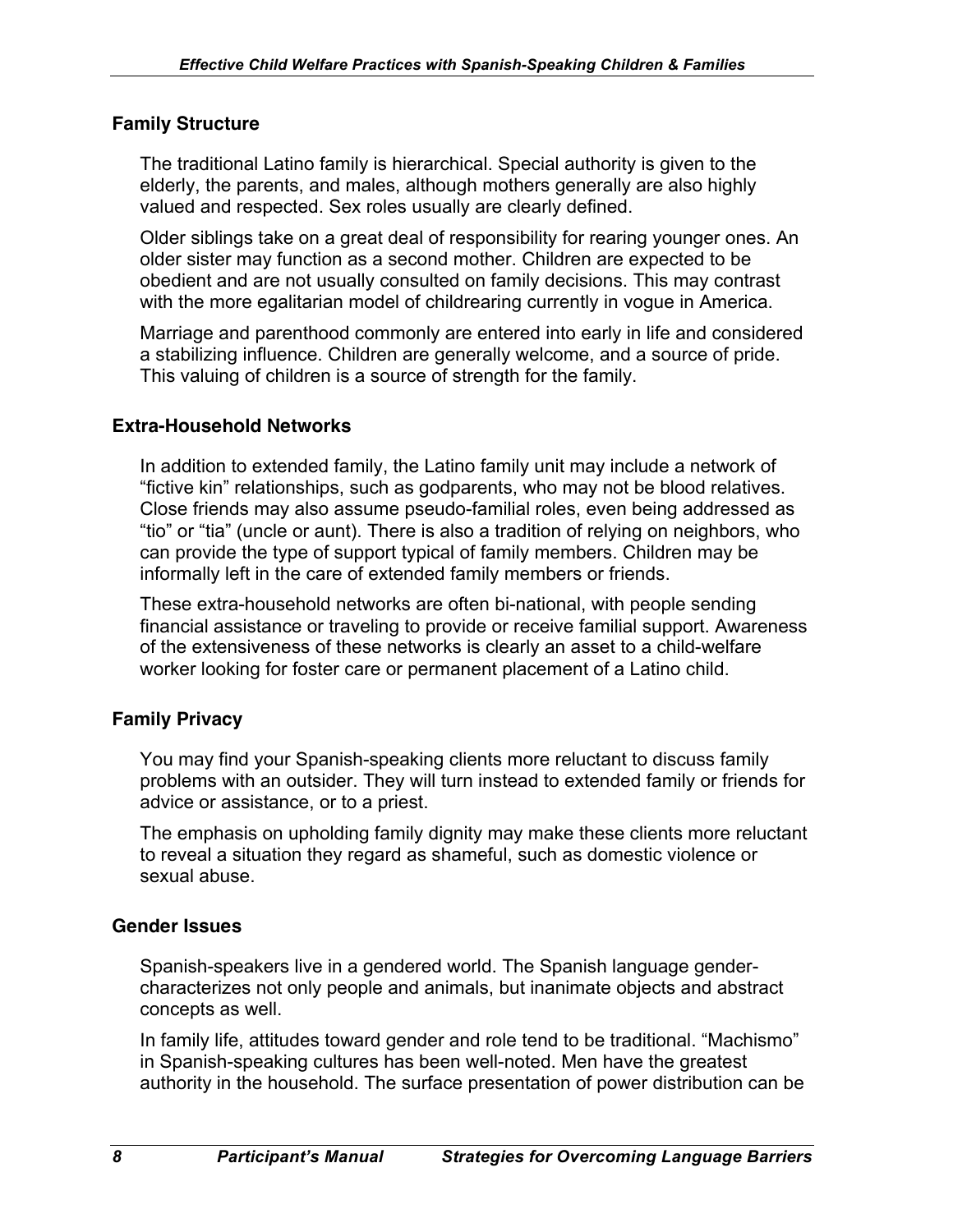deceptive, however. Under the veneer of male authority, a more egalitarian approach to decision-making may be taking place.

It is important to note that although we often use the terms "machismo" and "macho" in a negative light, the terms also have a positive connotation in Latin cultures: a man who is strong, responsible, and capable, and who performs the male role successfully in his family and in society.

Latino men are often attentive and nurturing fathers, but are expected to prove their manhood by supporting and protecting their families. This creates added stress in poor families where the man is unable to adequately provide, or must leave his family to provide. It can also create reluctance to report abuse of a child, because it reflects badly on the father who was unable to provide protection.

The parallel to machismo is "marianismo"—the expectation that the woman of the house will be as perfect as the Virgin Mary. Women earn the respect of family and friends for their dedication to their children and husbands. People from traditional Latino cultures may not understand why Anglo-Americans regard it better for a young woman to pursue higher education or move away from her family before marriage. They may not see any good reason why a teenager should postpone marriage and motherhood.

Mothers have special status and are the objects of great devotion. This status is not achieved without a cost, however. The perfect mother is self-sacrificing, placing less value on her own needs as compared to those of her family. This can take its toll on an exhausted or over-stressed mother who feels she must suffer in silence rather than seek relief.

### **Sexuality**

In traditional families, sexual topics are rarely discussed in the presence of children.

In some Latino cultures, not all, females are expected to find a husband at a young age. Also, if a girl is expected to marry a certain man later, the family might consider it acceptable for her to have sex with him prior to marriage, even while still in her early teens. So, while the law regards a sexual encounter between a 14-year-old girl and a man in his 20s as child abuse, the girl's family might regard it as a good match and push for marriage, not prosecution.

The machismo tradition tends to be intolerant of male homosexuality. However, a man might not regard himself as homosexual if he assumes the dominant role in the encounter. Or, he may not consider himself homosexual if he also has sex with his wife or girlfriend.

This attitude may put him at greater risk of contracting HIV/AIDS from homosexual activities. If a man is in denial about the likelihood of having a homosexual encounter, he will be less likely to carry and use condoms. And he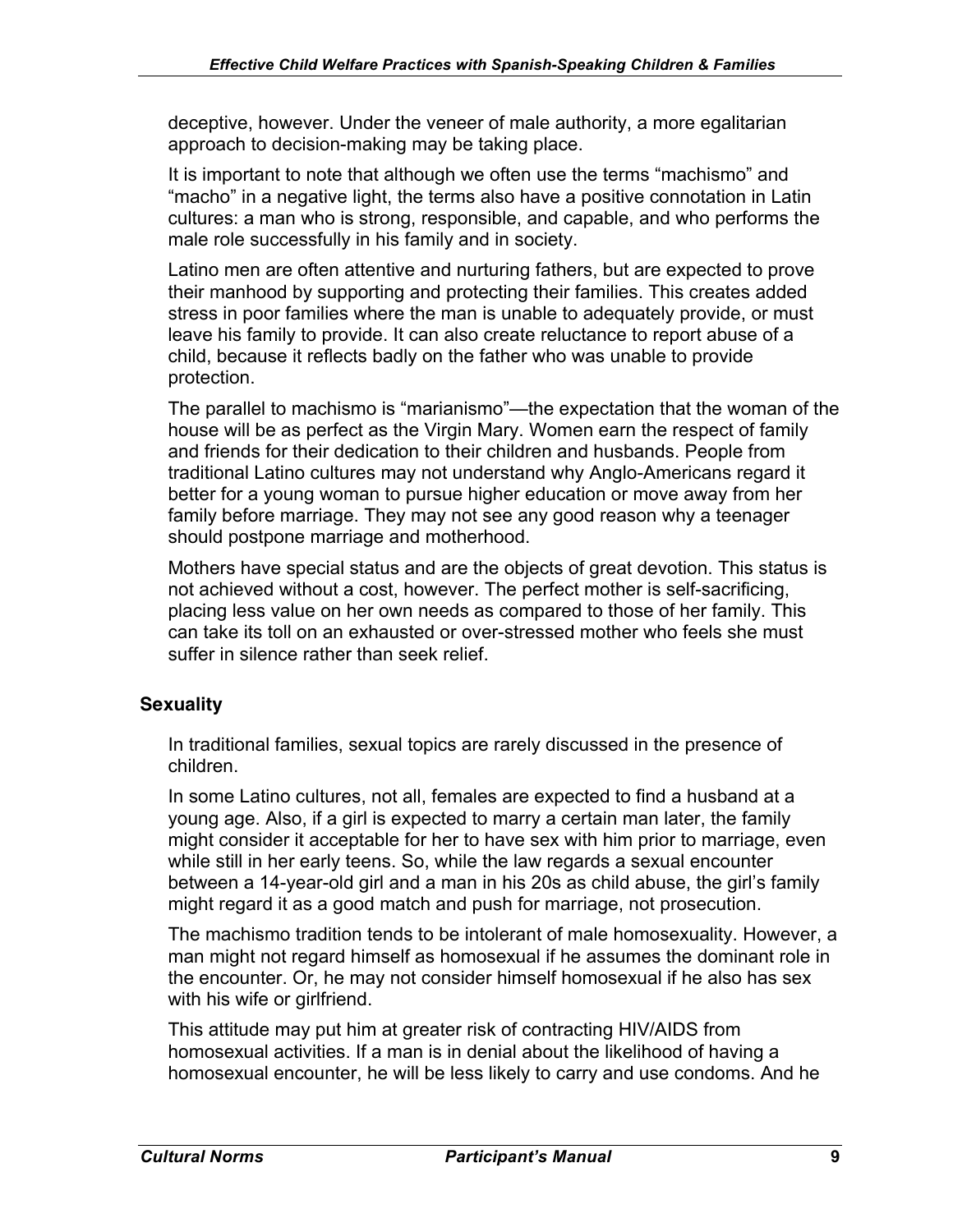will be less likely to benefit from health education programs that target the gay community.

These attitudes may also cause greater reluctance to disclose the sexual abuse of a boy, for fear that he will be regarded as homosexual in his community.

### **Religion and Spirituality**

Traditional persons from Latino cultures may have a profound reverence for God and for other powerful forces they believe exist. They may evoke the Virgin Mary, saints, and angels to intercede for them. They may have a fatalistic view of life, and feel that they must stoically accept God's will for them instead of trying to change it. You may encounter this attitude in domestic violence situations and in other types of familial abuse. They may regard the abuse as their "cross to bear."

The social stigma attached to divorce or the belief that a married couple have been joined by God, no matter what, can also be a factor in keeping people in violent relationships.

Religion can also inform attitudes on health, disease, and disability. They may be interpreted as consequences of God's approval or disapproval of a person's behavior. They may feel that their child's disease or disability was caused by their own behavior. Some peoples believe in a mystical origin of disease, such as "the evil eye," meaning the person was looked upon by a jealous or covetous person. They may seek a spiritual cure, or use folk remedies.

A caveat is necessary here. You can't, of course, assume that just because a person is from a Spanish-speaking country, that he or she is Catholic or holds particular religious or spiritual views. Many religions are represented in Latin American countries.

### **Distrust of Government Entities**

Some of your clients who have immigrated from other countries may have had bad experiences with government agencies such as police and military. They may associate government entities with corruption and violence. They may distrust authority because of discrimination they have experienced in this country. They may be distrustful because they lack knowledge of U.S. laws and how the U.S. government works.

Some may be concerned that if their immigration status becomes known to a government entity, they will be deported. These factors may present an initial challenge in gaining your clients' trust.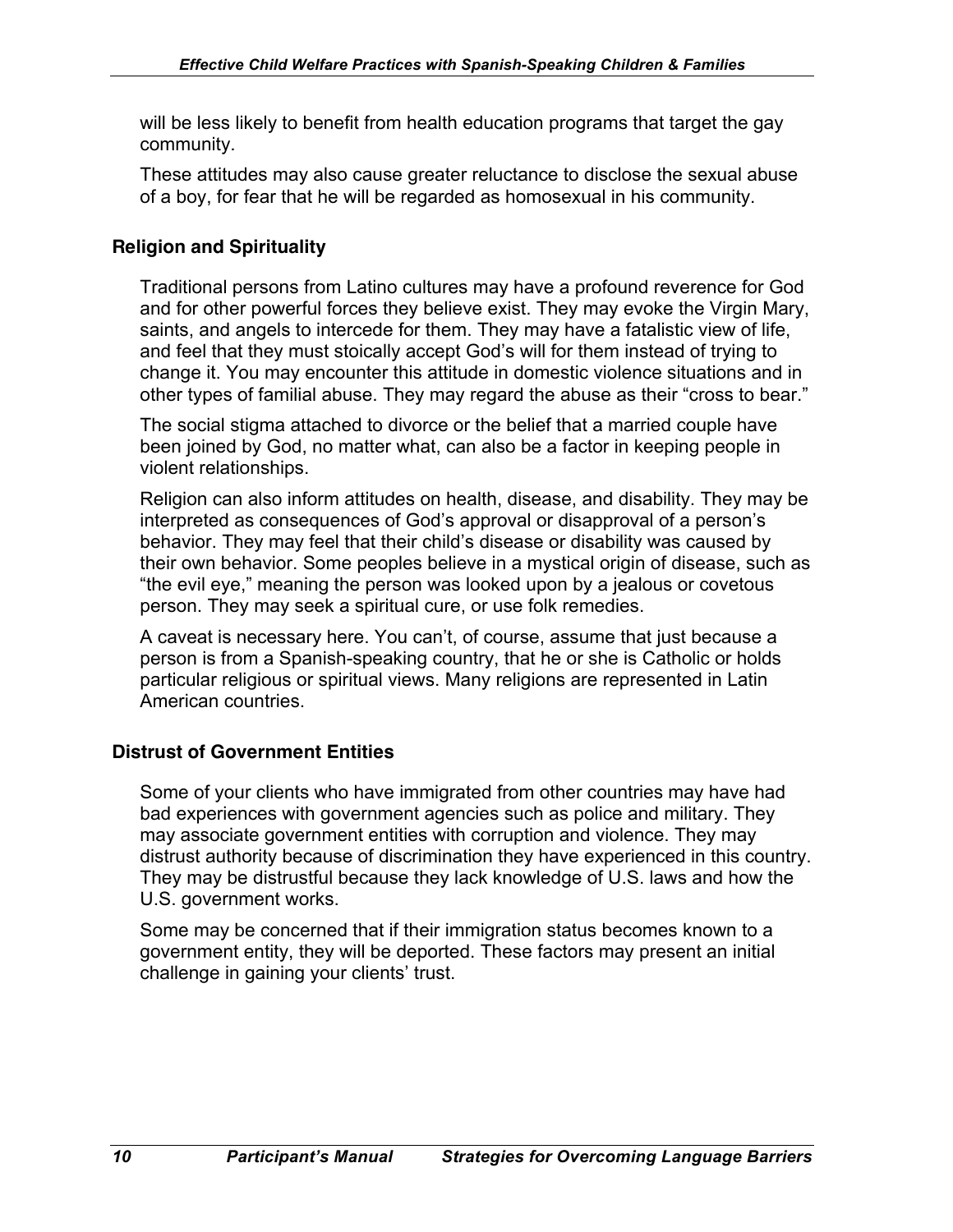# **Learning About Your Client**

While familiarity with the characteristic attitudes of people from Spanish-speaking countries is an essential element of cultural competence, beware of using them to make sweeping generalizations about your clients.

One problem is that terms used to describe peoples from Spanish-speaking countries, such as Hispanic and Latino, create an impression that these peoples are culturally homogeneous. In fact, nothing could be farther from the truth. In order to develop a useful profile of you client's background, you will need to gather specific information about your client. The following describes the types of information you will find useful.

### **Country of Origin**

By far the largest group of immigrants in California today is from Mexico. According to the 2000 census, they account for over 44% the immigrant population. When you combine them with immigrants from the rest of Central America, you can account for more than half of California's foreign-born population.



Central and South Americans started entering the U.S. in greater numbers in the late 1970s, and their numbers increased through the '80s and '90s. They were fleeing war, political persecution, and economic hardship, or just seeking to work and make a better life for themselves and their families. Many of these settled in California. For example, over half a million Salvadorans live in Los Angeles.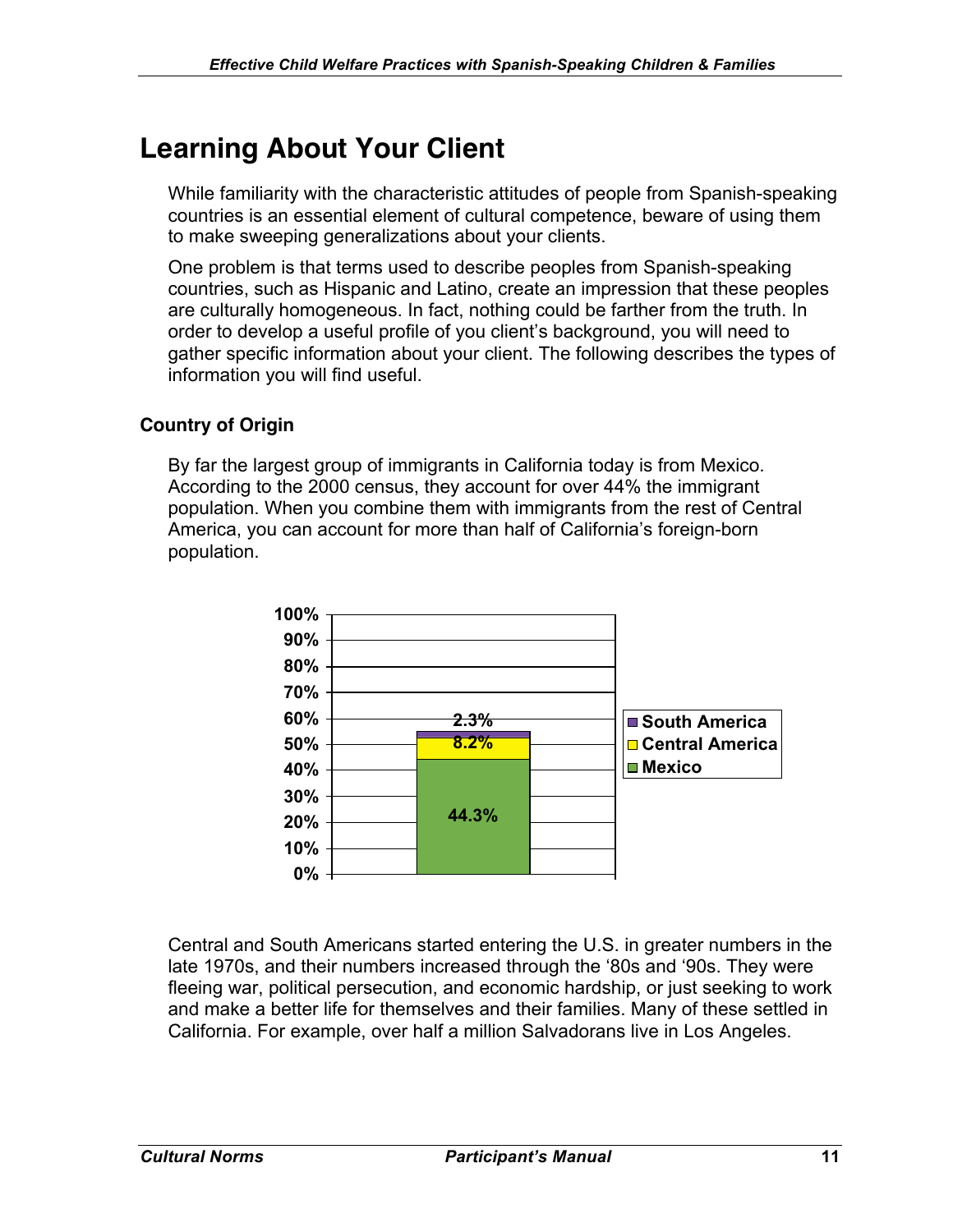Cubans have been living in the U.S. since the  $18<sup>th</sup>$  century. A major influx of immigration immediately followed the Communist revolution in 1959. Another came in 1976 when Castro deported 125,000 political prisoners to the U.S. Most Cuban-Americans live in Florida.

Puerto Rico is an American protectorate, and all Puerto Ricans are U.S. citizens. If your client is from Puerto Rico you will know that immigration or residency status is not an issue for that person.

There are also a growing number of Spanish-speakers immigrating from other island nations such as Trinidad and the Dominican Republic.

# **Generation**

Is your client an immigrant, or second-, third-, or fourth-generation? If your client is an immigrant, how long has he or she lived in the U.S.? Generally speaking, the longer a person has lived in the United States, the more he or she will have adapted to the new culture.

If your client is an immigrant, briefly explore reasons for immigrating. This information will help you understand the social, economic, and political pressures that may be affecting family life. For example, a person who has fled armed conflict may have post-traumatic stress disorder. Someone who has left an urban area for a rural one or vice-versa may have problems adjusting to the change of lifestyle.

### **Race and Ethnicity**

There is tremendous racial diversity in Latin America. Afro-Caribbean and Black Latinos in the U.S. face special issues: often they are marginalized by white and mestizo Latinos, and also by African Americans. Large numbers of Asians, especially Chinese and Japanese, migrated to Latin America during various historical periods. You can't assume nationality or ethnicity by racial appearance, or vice versa.

Ethnically, many Latin American countries are "melting pots" much like the United States. Various ethnic groups provide a great deal of cultural diversity within national boundaries.

### **Education**

Don't make assumptions about a person's level of education based on his or her occupation or country of origin. Many countries that are economically underdeveloped nonetheless offer good educational opportunities. Often highly educated and skilled people from other countries may work at unskilled jobs here because their credentials are not accepted or their immigration status poses a barrier to employment.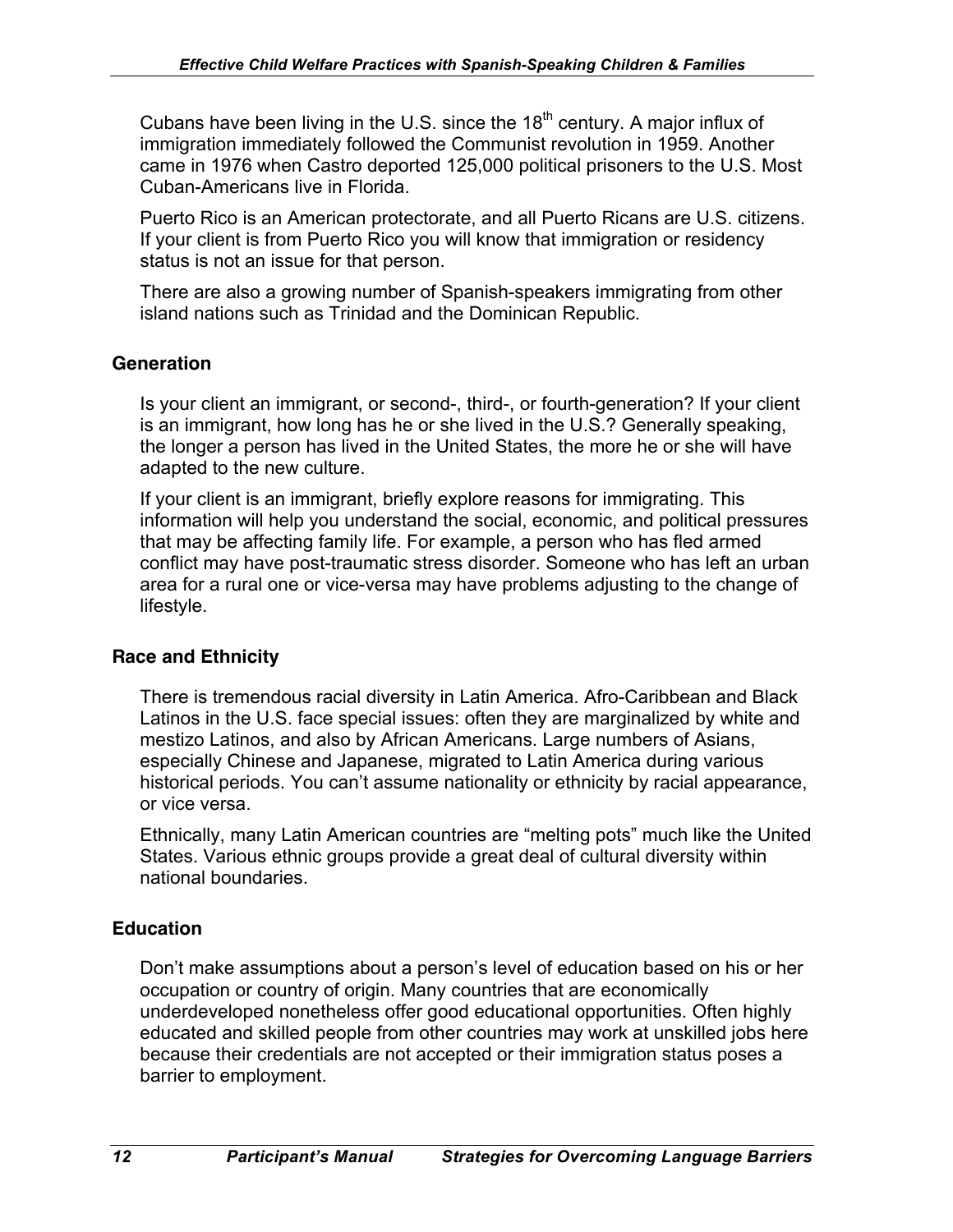#### **Nuclear or Extended Family**

Knowing whether or not the client lives close to extended or nuclear family can give you insights about the possible support system available. Ask who lives in the home, or who is staying there at present.

It may also be useful to ask with whom the children have lived during their lives. Family members other than parents may have filled the role of primary caregiver.

#### **Your Client's Perspective**

Ask your client what he or she perceives as the problem, as opposed to what you see as the problem. This may give you a place to start working with the client.

Ask your client what he or she perceives as obstacles in working toward a solution. This can be the beginning of a team effort to solve problems. Also ask what the client sees as his or her personal and family strengths. What is working in the family? You need to know so that you can build on these strengths.

Ask who the client turns to when the family needs help or someone is sick. This can provide insights about the family support system and whether they are more likely to consult a curandero or a physician for medical problems.

Asking these types of questions will help you understand your client's cultural background, establish rapport, and provide care that is suited to his or her needs. It will help you understand where the problems may be, and also what strengths the family can bring to bear to solve their problems.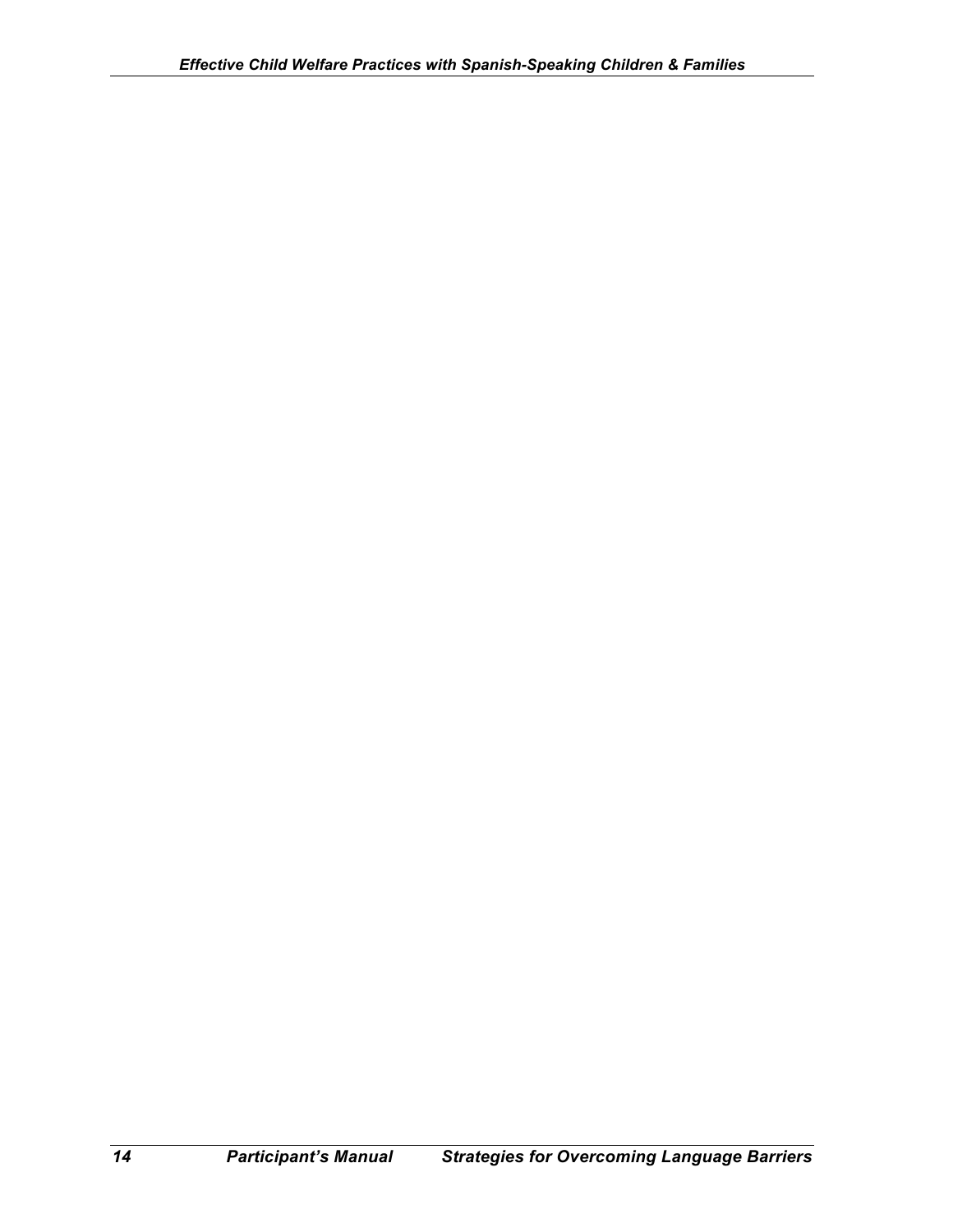# **Strategies for Overcoming Language Barriers**

# **Physical Environment**

Some studies have indicated that Spanish speakers under-use social services because they doubt that they will be welcomed and understood there. Your physical environment can help send the message that your agency is a place that welcomes people from these cultures. This will increase their trust and confidence that they will be understood and helped.

You do this by using **cultural signifiers**. Examples of cultural signifiers include:

- § **Maps** help immigrants with limited English indicate from where they came and the path their immigration has taken.
- § **Photographs or artwork** should be reflective of their cultures and/or countries of origin.
- **Signs** should be in Spanish as well as English.
- **Fig. 15 If music** is played in waiting room or while on hold on the telephone, use instrumental versions of Spanish or Latin American music.
- **Provide Spanish-language books, magazines, and games.**
- **Provide culturally-attuned toys**, such as dolls with varying skin colors.

It's a good idea to elicit feedback from Latinos with whom you have a professional relationship about whether you have succeeded in creating a welcoming environment for your Latino and/or Spanish-speaking clients.

# **Establishing and Maintaining Rapport**

Latino cultures value the human quality of being able to relate on a personal level, regardless of social or financial standing. This is called "personalismo." Unfortunately, many Latinos describe Anglo-American professionals with whom they have contact as cold and distant. To establish rapport, it is important to demonstrate warmth and compassion. The following suggestions may help.

#### **Be Aware of Non-Verbal Communication**

Body language and nonverbal cues such as eye contact, facial expression, gestures, and tone of voice can express warmth and caring, neutralize power imbalance, and put your client at ease. Or, they can have the opposite effect. So don't overlook these important modes of communication.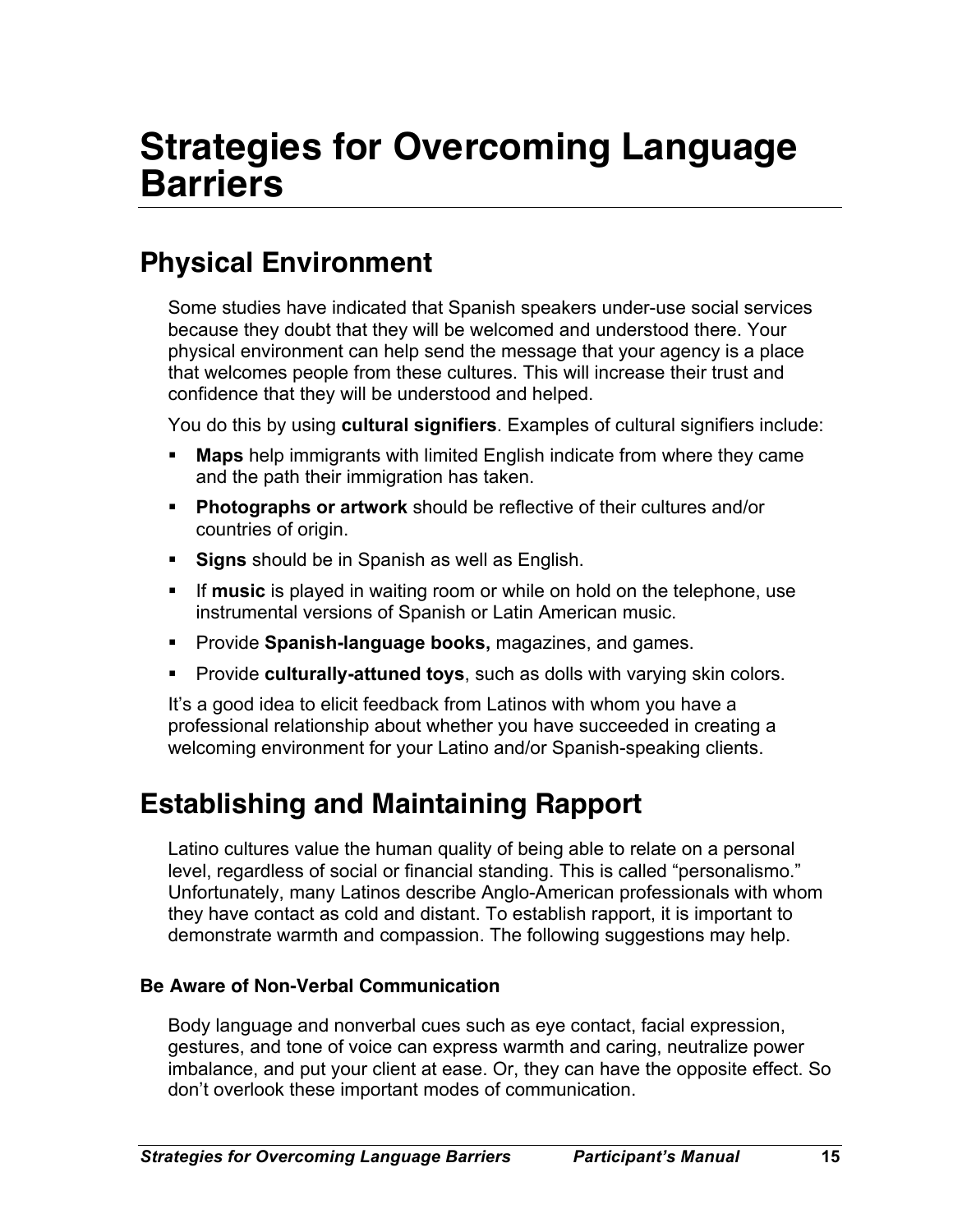Shake hands firmly and make eye contact. If the client is of the opposite sex, however, eye contact should be brief. Don't forget to make eye contact even if you are communicating through a relative or an interpreter.

Standing up to greet a client indicates respect. Offering a chair communicates warmth and hospitality. Use a warm, friendly, and moderate tone of voice.

If you are visiting a home, you will probably be offered food or drink as a gesture of hospitality. Not to accept something, even if it is only water, would be considered rude.

# **Take Time for "Small Talk"**

Taking a few extra minutes for casual conversation or "small talk" will go along way to establishing rapport. Attitudes about time vary from culture to culture, and people from Latin cultures are likely to feel slighted if your attitude seems brisk or impatient. In spite of whatever pressure you may feel with regard to your schedule, some minutes spent establishing rapport will be time well spent. It will help diffuse the client/provider power difference so that later you will be able to politely ask personal questions.

Sometimes it may be helpful to talk a bit about your own family and background. A small disclosure such as "I am a parent, too" or "I have experience as an immigrant" can help to develop a relationship and build trust.

### **Convey Respect**

Because of experiences with discrimination, many Latinos involved with the social service system or law enforcement are very sensitive to possible demonstrations of disrespect. Taking into consideration that their visit to your agency may be a source of shame, be sure to convey that you respect the family.

Use the appropriate titles of Mr. or Mrs. when addressing adults. The informality of first names may indicate disrespect to them, not friendliness. Be sure to pronounce their names correctly. If their proper names are Spanish, do not Anglicize them, i.e., call Roberto Robert or Maria Mary.

### **Educate About the System**

Explain what the problem is and make sure they understand why it is important. Greater understanding will increase their ability to help think of solutions to the problem. Provide them with information about the system and the process they are engaged in. Describe the roles of the people involved. Don't make assumptions that they already know.

It may be helpful to explain what you do, and also what you do not do: you are not immigration officials, agricultural inspectors, or law enforcement officers.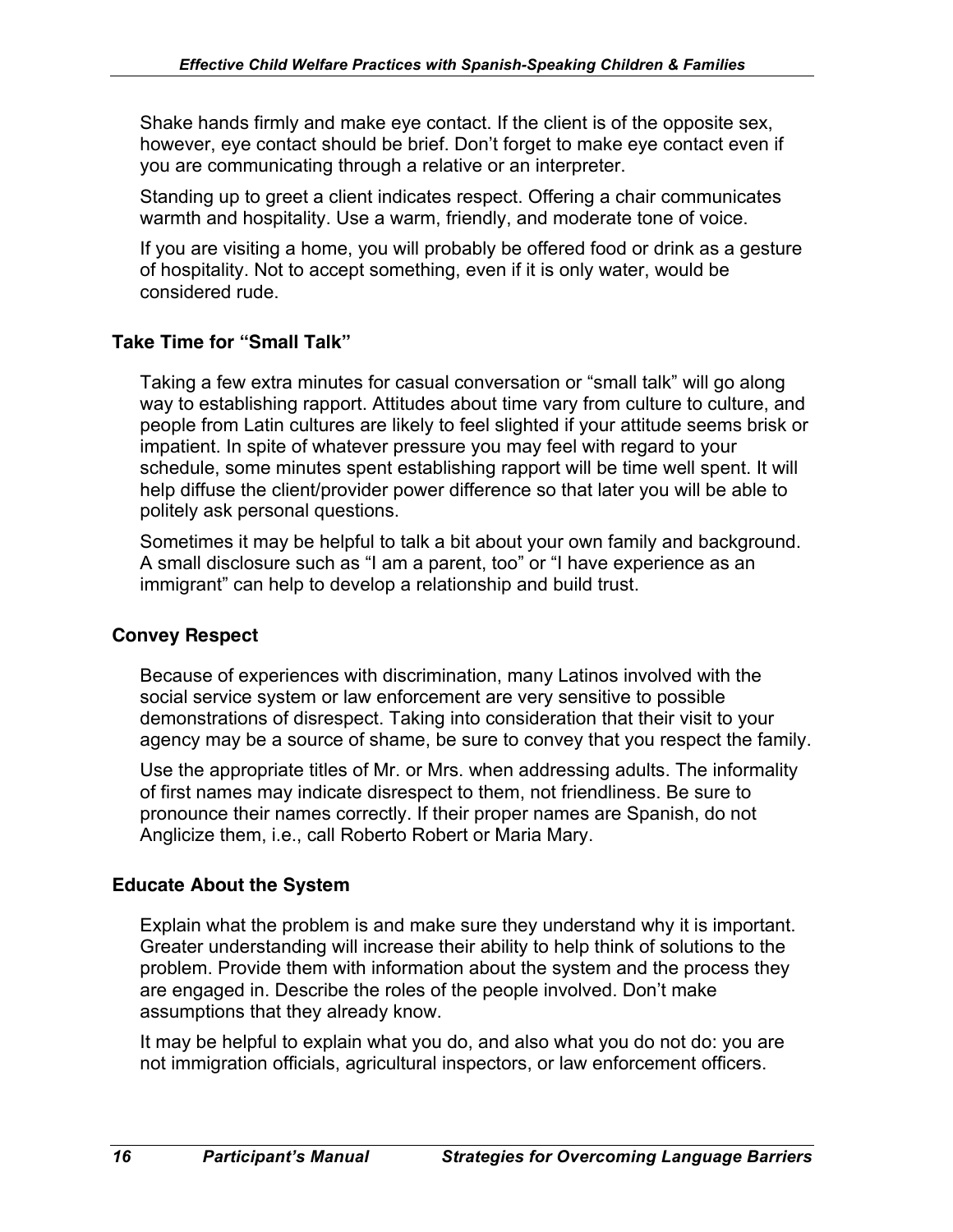If there is any possibility that immigration status may be an issue, deal with it up front. Make sure that your client understands that you do not report to the INS, and that immigration status is not taken into consideration in child welfare issues. If possible, provide information about deportation laws in both English and Spanish. Local sources of immigration information and assistance are listed in the Resources section of this Manual, on page 35.

Don't assume that because your client speaks Spanish, he or she can read the Spanish materials you provide. Level of literacy will vary among your Spanishspeaking clients, just as it does among your English-speaking clients. We will talk more about assessing literacy in the section on case planning.

Assure confidentiality. Explain briefly that what they say to you will be kept strictly confidential, with the exception of your legally mandated obligation to protect children by reporting abuse, neglect, and illegal sexual contact. Don't belabor the point, because it may make your client anxious.

# **Communicating With English Learners**

For most people immigrating to this country, there is a period of time between knowing no English at all and being functionally fluent. Some immigrants never arrive at fluency, but function their whole lives in this country at some place along the continuum of language development.

The best practice, of course, is to use an interpreter with clients whose competence in English is less than complete. However, for whatever reason, you may sometimes find yourself talking with Spanish-speakers who can understand and communicate with you in English, but only with some effort on your part to facilitate that communication. The following are some guidelines.

- Speak slowly and enunciate carefully. This can make all the difference to a language-learners' comprehension.
- Use a limited vocabulary. English is a wonderfully precise and subtle language, rich in verbal alternatives for saying almost everything. But someone just learning the language will only have a limited vocabulary, so be conscientious about using the simplest words and shortest phrases possible.
- § Avoid professional jargon, slang, and idiomatic expressions. There are many expressions used in English as verbal shorthand and widely understood, like "no sweat" or "that's a no-brainer." We tend to use these types of expressions unconsciously, but you must make a conscious effort to avoid them when talking with language learners.
- Don't change subjects abruptly. Use a bridge, such as "Now let's talk about school."
- Accentuate the visual. Use gestures, act out behavior, use pictures, or draw on paper or a whiteboard.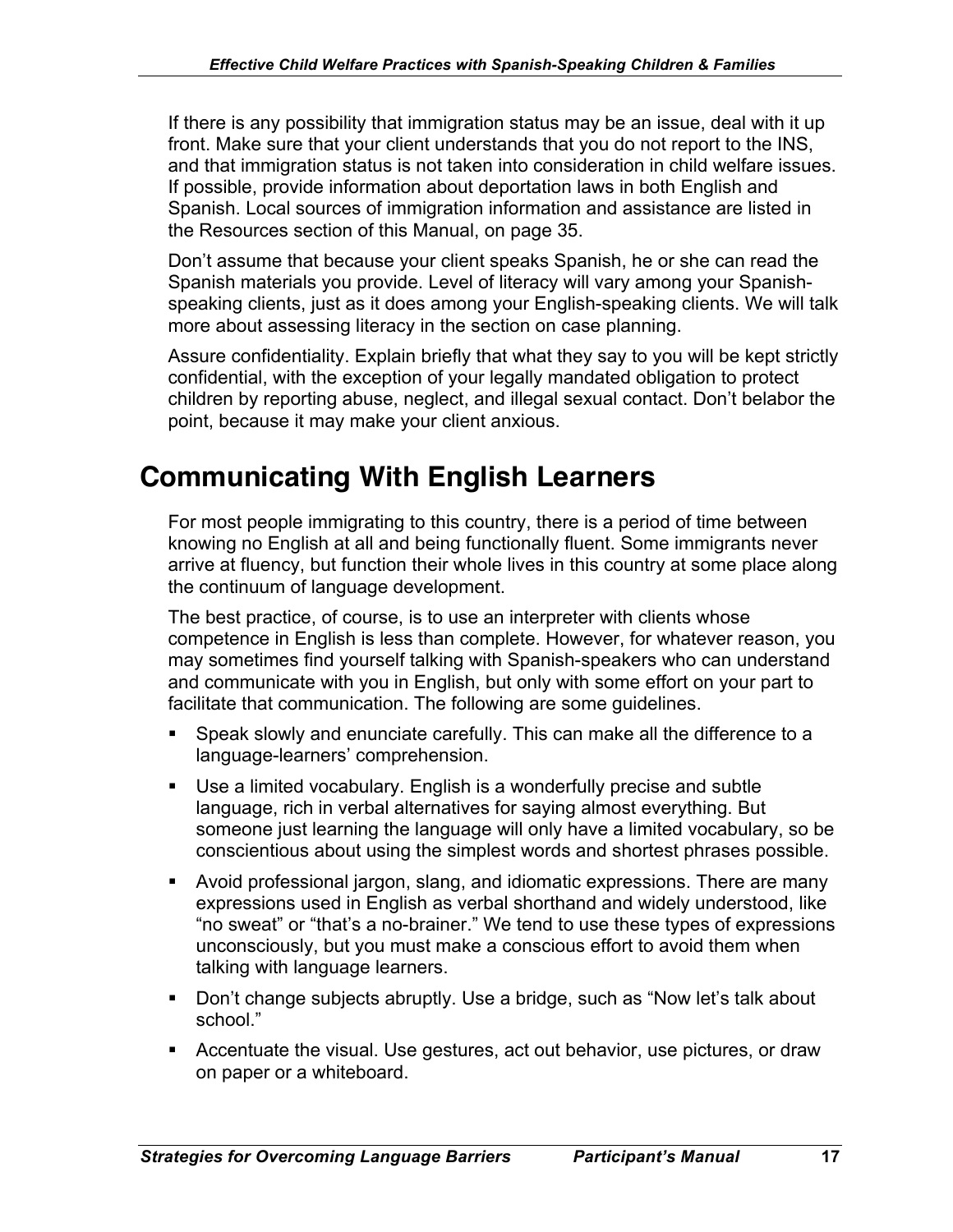§ If you are not positive you have understood what was said to you, don't pass on until you are sure. Use paraphrasing to clarify, such as, "You say that your aunt was sick? She had a tumor?"

All of these suggestions will also apply if you are learning Spanish and using it to communicate with your Spanish-speaking client. It would be a good idea to at least learn how to greet people and exchange pleasantries in Spanish, and learn particular terms and phrases relevant to your work.

If you do become proficient in Spanish, it is still advisable to enunciate clearly and not speak too quickly, because your accent and usage may be different from what is used in their region.

# **Working With Interpreters**

When your client speaks little or no English, and a bilingual staff member is not available to take the case, you may need to work with an interpreter.

It is **never** appropriate to allow family members to function as interpreters in the types of cases you are involved with. It is traumatic for children to do it, and adult friends or family members may have their own agendas.

If you have interpreters you use regularly at your agency, meet with them at least annually to discuss:

- What your team expects during an interview,
- What the program coordinator expects, and
- Any concerns or issues the interpreter may have.

If this is not part of your protocol, or if a new interpreter is being used, make time before the interview to discuss roles and expectations.

Introduce the interpreter to the child and family. Have the interpreter explain his or her role in relaying information as accurately as possible. Children and families may become confused about who is conducting the interview. They may tend to talk directly to the interpreter without allowing time for the interpreter to relay information to you.

Once introductions are made, allow some time for the interpreter and the family to establish initial rapport. The interview itself will take a lot longer than usual, because of the time required for interpretation.

Set up the room to minimize distractions. Sit next to the interpreter and across from the child or family, so the person you are talking to can look at both you and the interpreter easily, without having to look back and forth.

Make eye contact with your client when you pose a question or listen to a response, even though the interpreter will need to interpret the question or response. This communicates that you are interested in your clients and what they have to say, even if you can't understand their language.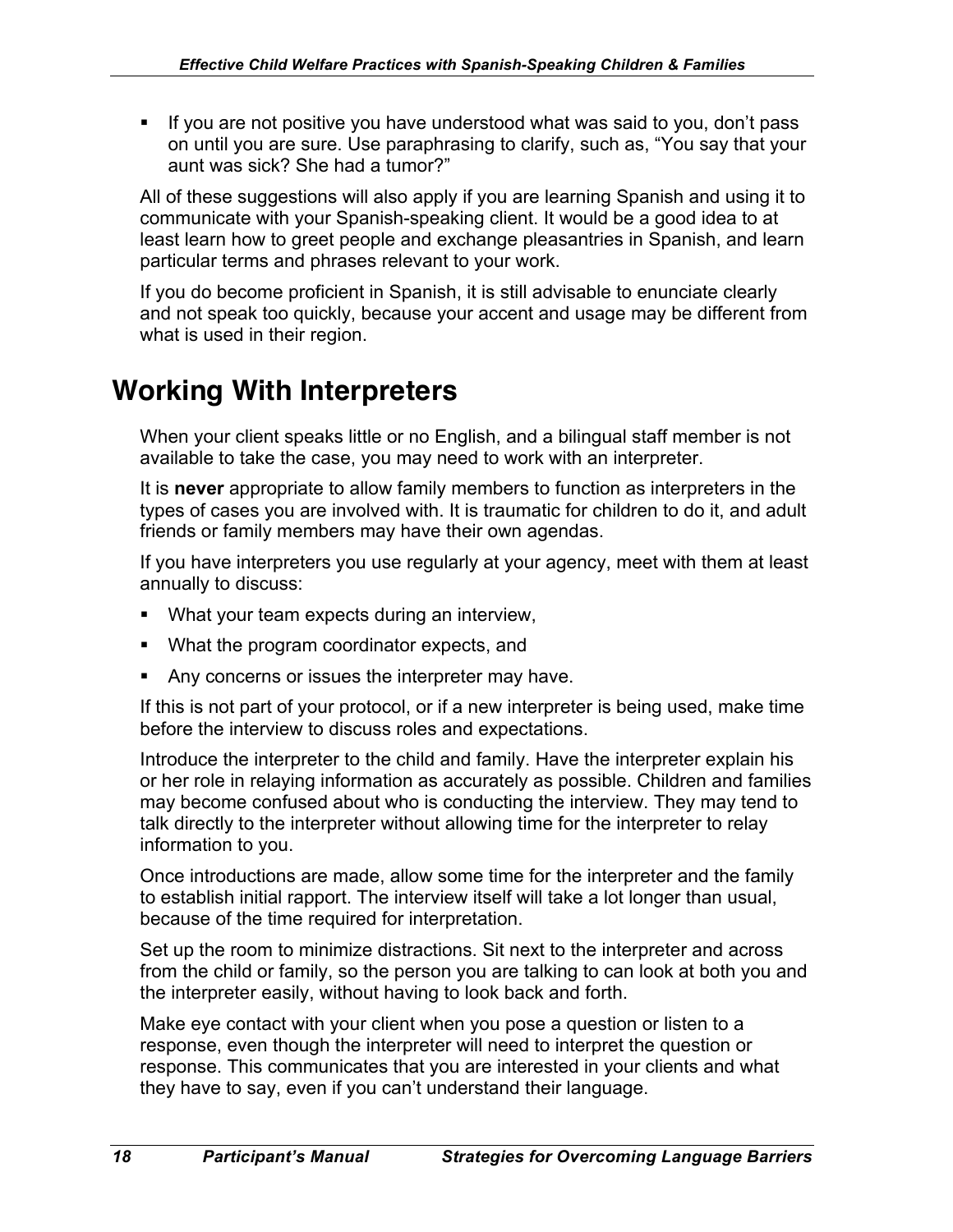Use short units of speech when speaking through an interpreter, not lengthy or complex sentences, just as you would when speaking to a language learner.

#### **Selecting and Preparing Interpreters**

Select interpreters carefully. Use Spanish-speaking staff members to help in the selection.

Make sure your interpreters are as free as possible from paternalistic attitudes or other biases that could damage your rapport with the client. Look for interpreters who are well-versed in the terms used in child welfare.

Make sure your interpreter understands clearly the boundaries of his or her role. Clients, especially children, can become confused about roles and think the interpreter is performing the interview. The interpreter must be alert to this possibility, clarify his or her role, and maintain that boundary.

Make sure your interpreter understands the importance of confidentiality. Reassure your clients that the interpreter will observe the same standards of confidentiality to which you adhere.

There is a great deal of useful information about working with interpreters in the *Guide for Forensic Interviewing of Spanish Speaking Children*, which is behind Tab 3 in this *Manual.*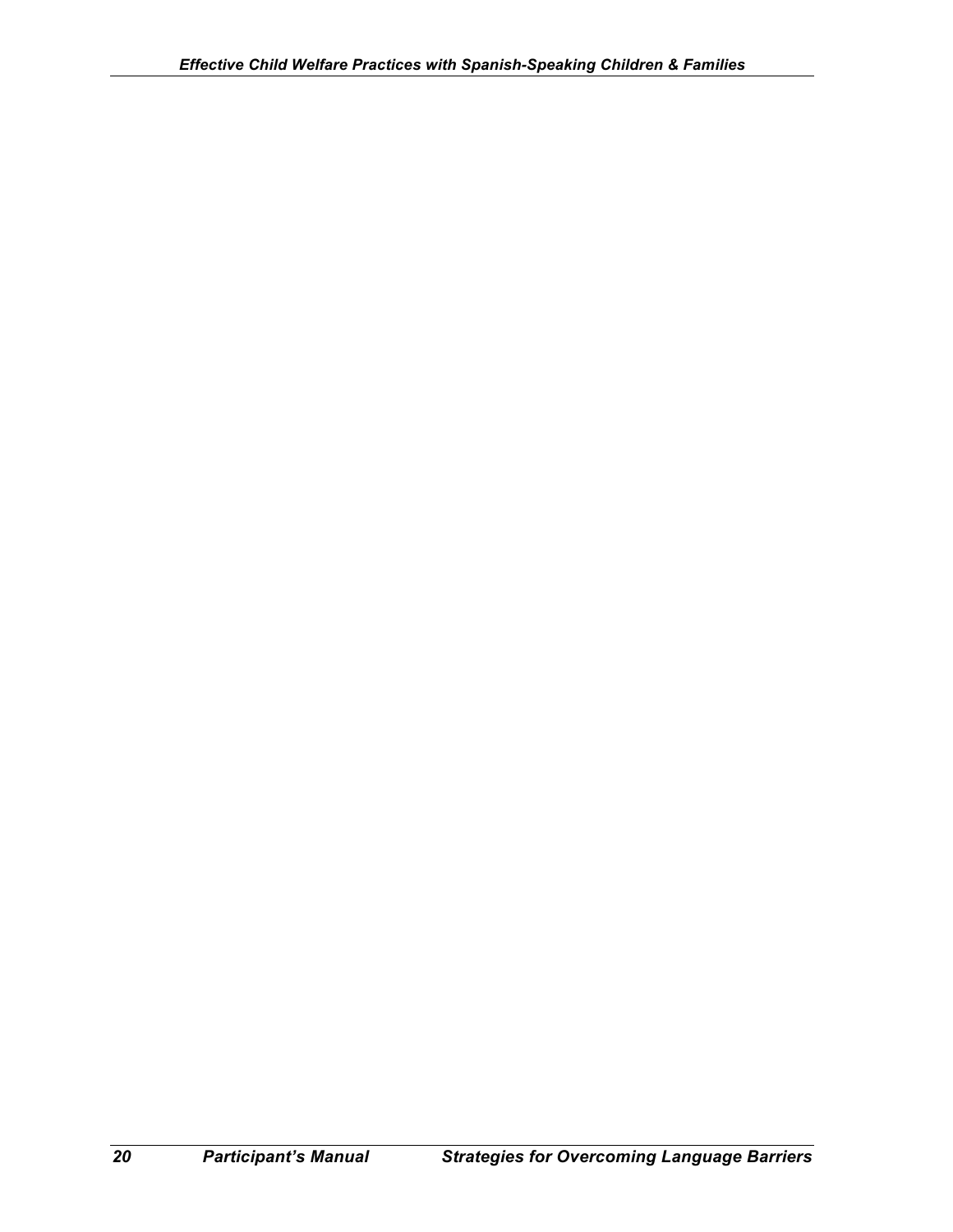# **Applying Cultural Competence**

In a previous section we discussed cultural influences that are shared by many Spanish-speaking peoples. Now we are going to talk about how aspects of these cultural differences can affect the child welfare work that you do, such as child safety and risk assessment, placement, choosing services, and developing comprehensive case plans.

# **Culturally Competent Risk Assessment**

### **Don't Confuse Poverty With Abuse or Neglect**

In the area of child safety and risk assessment, practices and attitudes can be misinterpreted by those who have not learned to be sensitive to cultural differences. A major pitfall is misinterpreting the symptoms of poverty as indications of abuse or neglect.

Recent immigrants are often poor, and live in crowded conditions. Indicators of neglect, such as a child regularly sent to school without a jacket in cold weather, or with little or no lunch, may actually indicate need.

In crowded conditions, children may share beds with others out of necessity. This should not be misinterpreted as an indication that sexual activity is taking place. This intimacy may also cause a child to observe adult sexual behavior when the adults think the child is sleeping. If a child exhibits a knowledge of adult sexual behavior beyond what is appropriate for the child's age, it may be a result of crowded living conditions, not sexual abuse of the child.

It may be useful to ask a child, "Where do you sleep? Who sleeps with you?" Ask parents, "Who else lives in your house? Is anyone else staying with you now?" or "Who looks after the children while you work?" Other people living in the home can have a positive or negative impact on the functioning of the family.

Children may live for a time with other extended family members, either to help those family members or to help their own parents cope with economic hardship. This is very acceptable in the cultural context and not regarded as harmful to the children.

#### **Beliefs About Disease and Disability**

We have previously mentioned beliefs about disease and disability as an area where some Latinos may have different attitudes and practices than those of their new culture. These attitudes are affected by a number of factors, including education, country of origin, number of years living in the U.S., and exposure to a different health care system prior to moving to the U.S.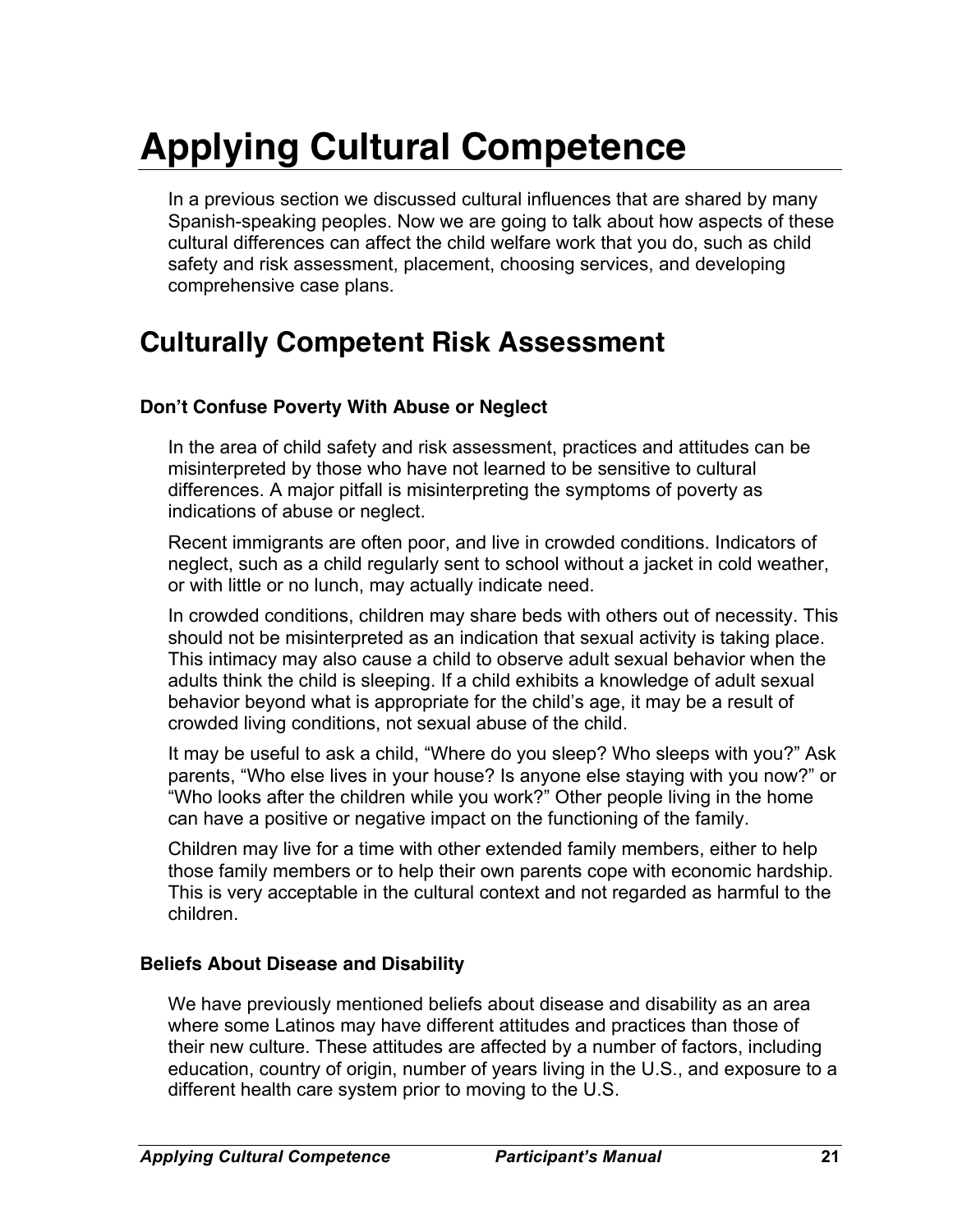Generally, more educated immigrants and those who have had more time to adapt to their new culture subscribe to the modern biomedical model of health and healthcare. But others may be strongly influenced by a religious perspective, where illness or accidents are a judgment or warning from God. The "treatment" in this case may be prayer, making offerings, visiting a shrine, offering a mass, and/or making a promise to God.

Some may carry a tremendous burden of guilt because they believe their own actions caused their child to be born with a disability. Others may believe in supernatural causes of disease and disability, and employ mystical or magical methods of treatment. Mental illness, in particular, may be attributed to possession by malevolent spirits, and referred to a spiritual healer.

Local "curanderos," or healers, often employ a combination of herbal and folk remedies, and magical or mystical practices. Sometimes the treatment provided by folk healers can leave bruises that might be misinterpreted as signs of abuse. Examples of this are cupping, where cups are placed against the skin and heat applied to create suction; and massage, which might be vigorous enough to create bruises.

Folk, religious, or magical remedies may be used in place of needed medical care. Besides being easily available and culturally familiar, the services of a neighborhood curandero or sobador (massage therapist) are very inexpensive in comparison to a visit to a clinic. You may just need to explain to the parents the importance of the needed care and help them get insurance, or find medical services that are available on a sliding scale.

Another problem exists because many prescription drugs can be easily purchased over the counter in Latin American countries. Your clients may overuse or misuse these prescription drugs without the advice of a physician.

# **Cultural Norms Regarding Discipline of Children**

Cross-culturally you will find a wide range of standards with regard to physical punishment of children. A parent who comes from a different culture may have grown up in an environment where hitting a child with a belt or shoe was regarded as a justifiable and appropriate response to misbehavior. It may be helpful to ask a parent, "What are your beliefs about the discipline of children? What methods are used in your home?"

Laws about child abuse and neglect are different in different countries. A parent may have no idea that such physical punishment is regarded as abusive and is therefore illegal in the state of California. In a situation like this, educating the parent may be all that is necessary. The parent needs to learn that these forms of discipline are unacceptable here, and to learn what alternatives might be used. Include grandparents, if they reside in the home.

The goal is to be sensitive to the attitudes and practices of different cultures, and the effect of economic conditions, so you don't mislabel behavior as abusive due to your own prejudices and stereotypes. This does not mean, however, that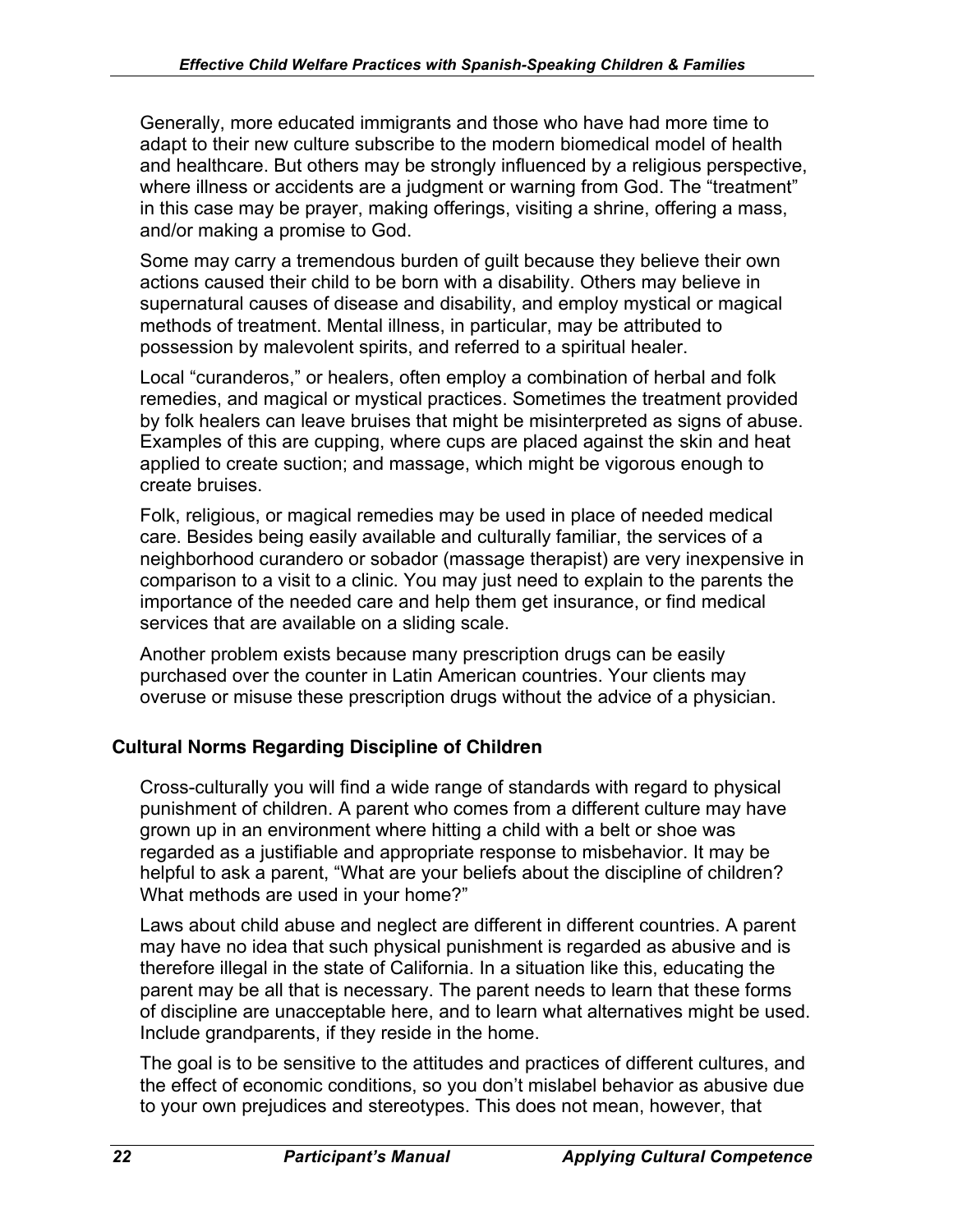abuse, neglect, or any other form of child maltreatment should be tolerated for cultural reasons. Abuse is still abuse, and intervention is necessary to protect children.

# **Gangs: "The Other Family"**

### **The Historical Role of Gangs**

Youth gangs have been present in the United States as early as the 1700s. By 1850, New York City had more than 200 active gang wars. Gangs emerged from the difficulties most immigrant ethnic groups encountered with adjustment to a new way of life, poverty, discrimination, victimization, and their struggle to survive.

Although gangs historically consisted of Irish, Italian, Jewish, and Polish youth, by the mid-1900s, four-fifths of all gangs were either African American or Latino. A 1998 national gang survey found that 48% of gang members were Latino, and 34% were African-American. The overrepresentation of African Americans and Latinos is not attributed to a special predisposition to gangs, but rather to their living in conditions of social and economic neglect.

Unfortunately, what began as a legitimate way to protect themselves, their families, and their ethnic identity has been transformed to a serious social problem in many communities.

#### **The Allure of Gangs**

Gang membership is a form of resistance to the mainstream culture. Gang members may feel that their gang affiliation is a valid expression of their cultural identity, and that it preserves their identity.

The gang may serve as a replacement or extension of the family. It provides belonging, acceptance, and protection from real or perceived threats. Members long to feel connected to something, and the gang provides that connection.

Gang membership is secretive and may seem exciting. It can provide a feeling of importance, enhance status, and improve self-esteem. Where there is a lack of better alternatives, gangs offer young people social opportunities and something into which they can channel their energies.

#### **Working With Gang-Affiliated Clients and Families**

Gang membership heightens the risk of criminal activity, substance abuse, and becoming a victim of violence. It also places the gang member's family at greater risk of violence. It creates obstacles for professionals who work with families: secretiveness, divided loyalty, and resistance to change.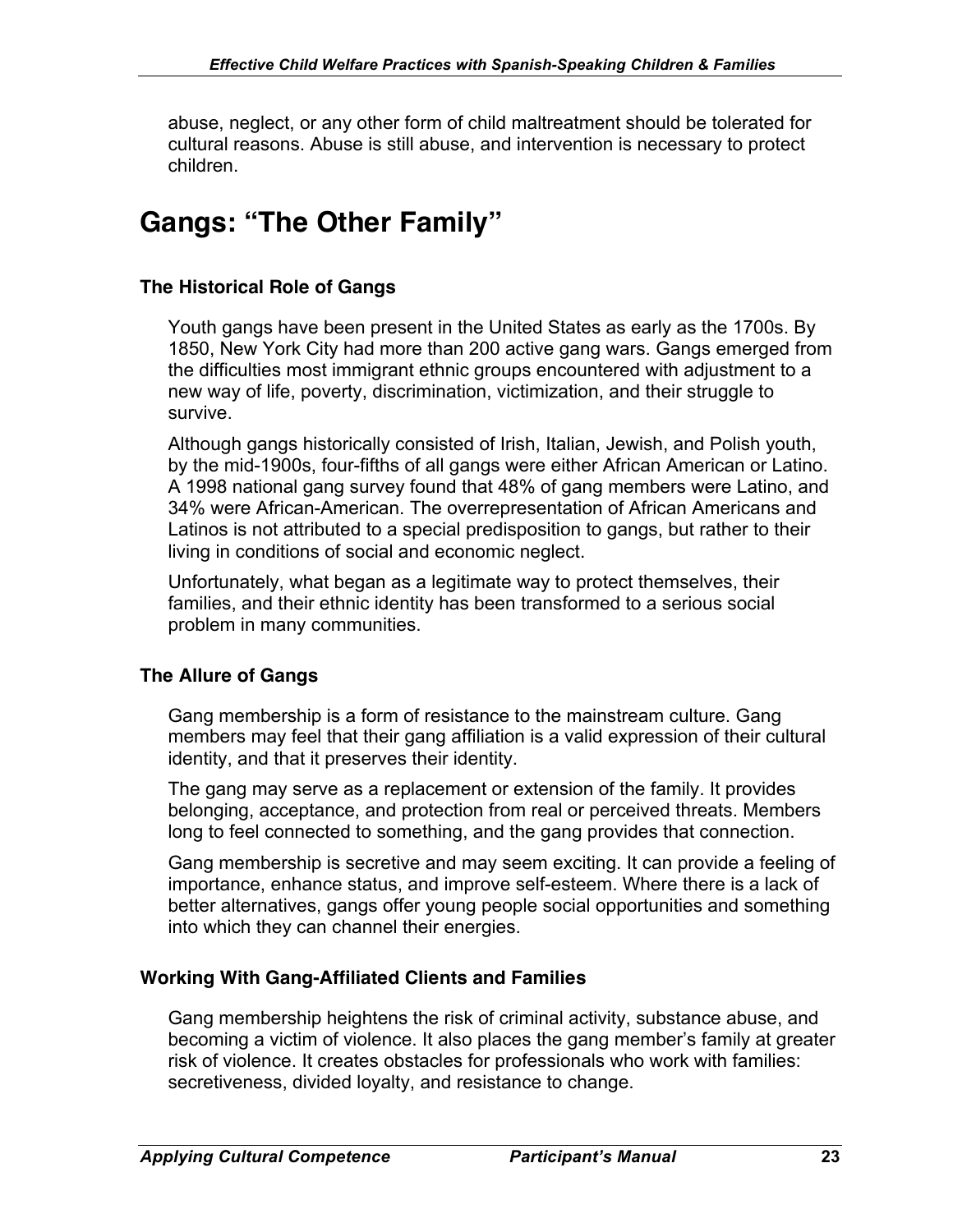Be aware that gang membership can be multi-generational. Youth can inherit a gang affiliation and way of life from parents or other family members.

When working with families where gang affiliation is a factor, it is important not to disrespect the gang, because loyalty may run deep. If you come off as strongly anti-gang, they may cut off communication immediately. It is not necessary to appear approving of gang involvement, but try to remain objective and nonjudgmental.

Try to educate. Ask gang members to consider what real benefits they receive from gang membership, at present and in the future. Ask them to compare this with the risks to themselves and to their families.

# **Culturally Competent Case Planning**

The following are some particular issues you may need to consider when creating comprehensive case plans for your Spanish-speaking clients.

### **Language**

The language issue, of course, is paramount. In creating a case plan for these clients, you have to locate services that are accessible to Spanish-speakers, or speakers of your client's indigenous language.

### **Literacy**

As mentioned before, one of the issues you need to consider with all your clients is their degree of literacy. For example, clients who can not read well will have trouble with the homework involved in parenting classes. You might interpret a parent's non-response to a notice sent home as indifference, when in fact it was due to the parent's inability to read or fully comprehend what was written to them.

The subject of literacy is always a little delicate, because it is common for adults with limited literacy to feel shame about it. An indirect line of questioning may help you learn at what level they are functioning. The following are examples of questions you might use:

- "Have you had the opportunity to go to school?" (but school attendance alone will not necessarily indicate literacy)
- "Do you read at home? What do you like to read?"
- § "Do you want to fill out this form yourself, or would you like help?"
- § "Do you want to read this, or would you prefer that I explain it to you?"
- "When we need to give you information, shall we mail it, or would you prefer that we call you?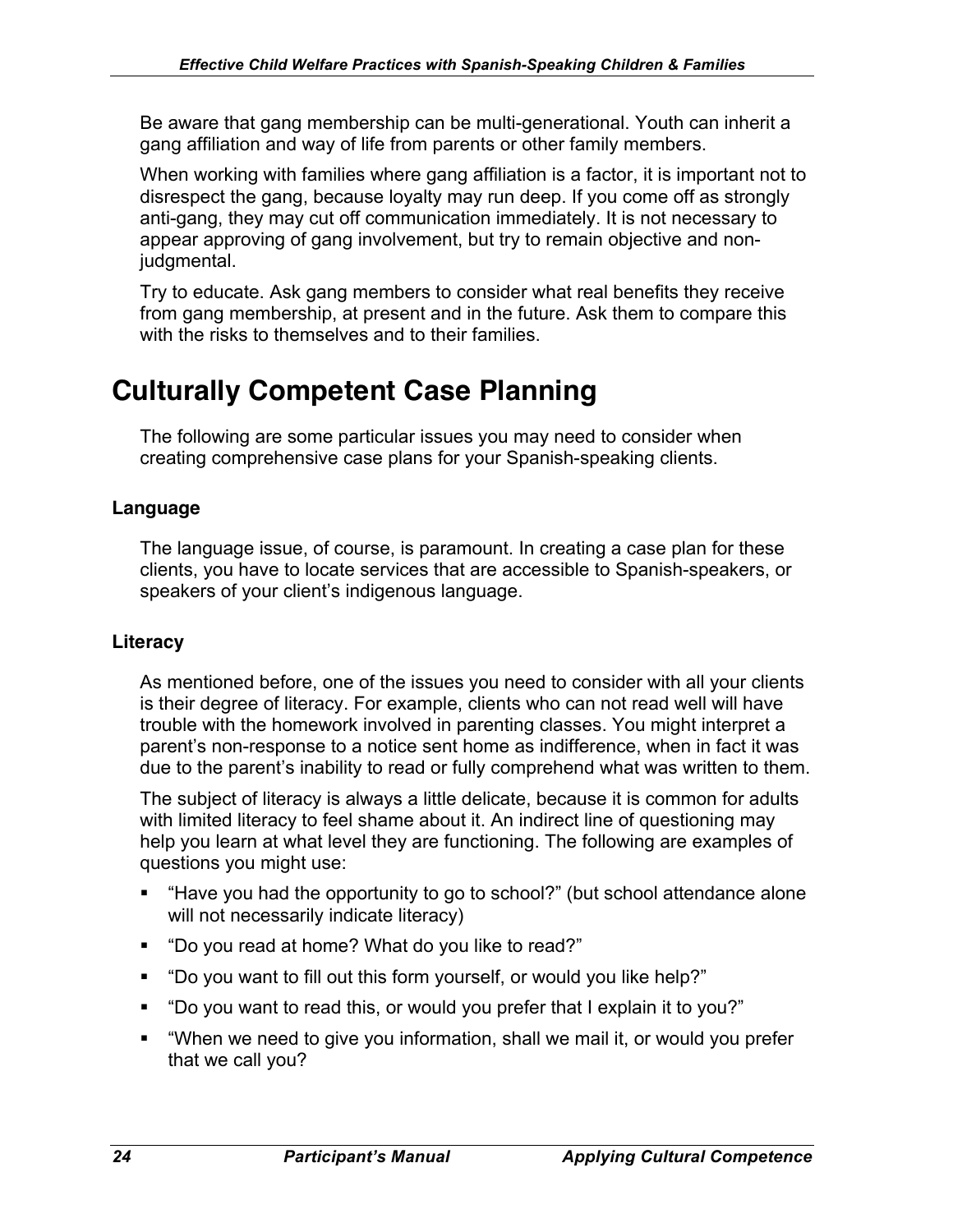If you determine that literacy is limited, your case plan will have to be adapted accordingly. Also, find out if there is a family member or neighbor available to read important communications to them.

### **Educational and Mental Health Needs of Children**

Consider whether the language issue creates special learning needs for the children. Is the child in an educational environment appropriate for his or her English skills? Is a learning disability suspected? If a learning disability is suspected, the child needs to be tested in both languages.

You may also need to consider the mental health needs of children.

### **Transportation**

Transportation may be a problem. Are services in Spanish available within a reasonable distance from their home? Are services covered by their insurer available within a reasonable distance from their home?

### **Extended Family**

Include all relevant parties in your plan. This may mean extended family members. Exercise caution, of course, if the case involves domestic violence.

#### **Immigration Status**

Immigration status is a significant issue to consider in case planning. For example, an undocumented family will not be eligible for low-income housing.

If you have undocumented teenagers in foster care, it is important to have their status cleared up before emancipation. Such teens are eligible for permanent residency, a green card. This is referred to "special juvenile immigrant status."

There are sources of immigration information and assistance listed by county in the Resources section of this Manual, on page 35.

#### **Incarceration of Parent**

Immigration status is very significant when a parent is incarcerated. Upon release from prison, the parent will be deported, with a stiff penalty for returning to this country. This will definitely impact a family reunification plan!

### **Placement Considerations**

California law regarding foster placement gives preference to kinship care. Studies have indicated that placing children with family members minimizes both adjustment difficulties and placement instability.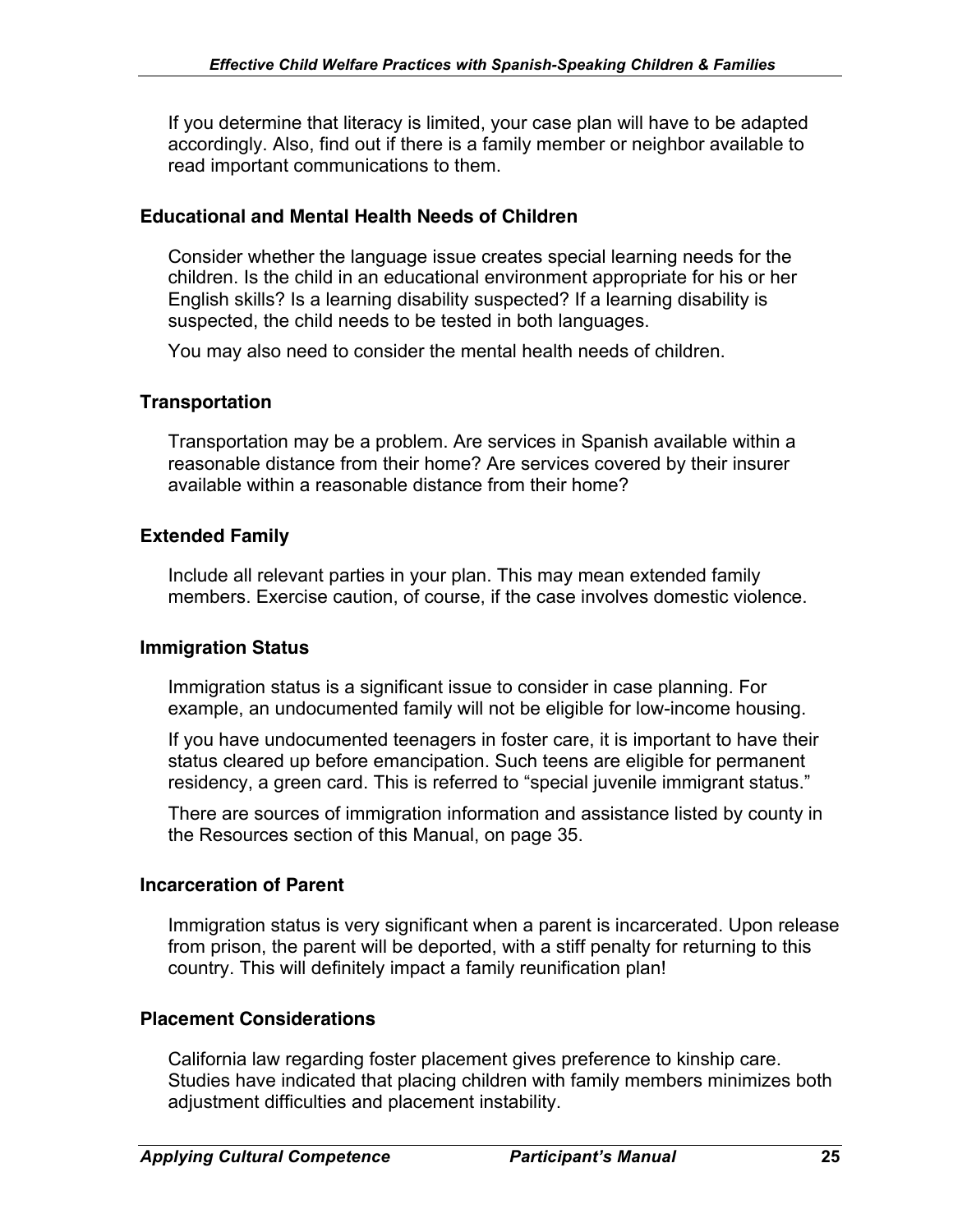Latino children are often informally placed in kinship care during times of family and/or financial crisis. Kinship and the extra-familial relationships we spoke of earlier are an excellent source of temporary or permanent placement possibilities, especially for difficult-to-place children and older children.

The downside for the relatives providing care is that they often don't receive as much government assistance as non-related caregivers. Caseworkers acknowledge that kin foster parents request and are offered fewer services than non-kin foster parents. They know that kin will continue caring for children even without close attention from the agency, so they feel less obligated to assist kin.

Another possible downside is that there is evidence that parents may pursue reunification less vigorously if the child is in the care of a relative. Family members often see no reason to pursue adoption, or they may be reluctant to hurt the feelings of the natural parents. And caseworkers often fail to speak to family members about the option of adopting.

# **Cultural Relevance of Services**

A major element of case planning is finding and/or choosing services that meet your clients' needs. With Spanish-speaking clients, culturally relevant services will be more likely to accomplish the goals of the case plan. Culturally relevant services will have the following characteristics:

- Spanish is spoken.
- Staff members are bilingual and bicultural.
- Staff is knowledgeable about the needs and concerns of recent immigrants.
- Agency is located near where clients live.

# **Guidelines for Risk Assessment and Case Planning**

- § Always be aware of the discrepancy between the client and yourself with regard to privilege and power, and make efforts to level that imbalance.
- Be thorough. Don't just talk to the family members with whom it is easiest to talk. Use an interpreter if necessary.
- Learn about the client's history, which may affect current behavior.
- Ask about extended family or friends who may be able to provide support.
- Be knowledgeable about the ways that poverty, overcrowding, and different health practices can mimic symptoms of abuse or neglect.
- Focus on the family's strengths, not just deficiencies, and apply these strengths to working on problems.
- Don't excuse actual abuse on the grounds that it is a cultural practice.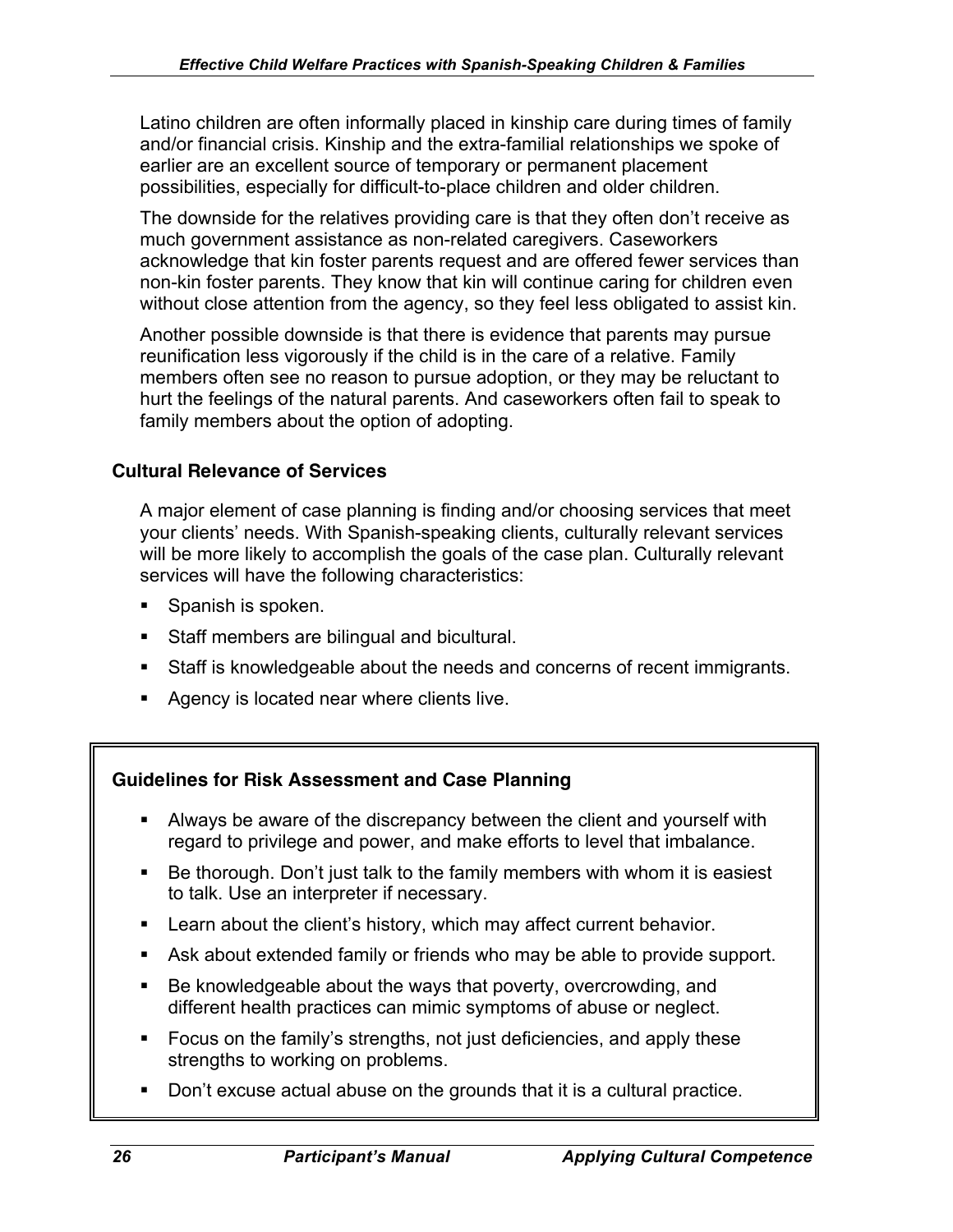# **Choosing Culturally Relevant Services: Activity Instructions**

Do this activity with people who work in your area.

**Step One:** Brainstorm a list of all the agencies to which you refer clients to obtain services. One person should write these down on a flipchart page or pages.

**Step Two:** Consider the criteria that make a service culturally relevant and a good fit for Spanish-speaking clients. Go through your lists, discuss each agency, and rate each one on a 1 to 5 scale. 1 would be a poor choice for your Spanishspeaking clients, and 5 would be an excellent one.

**Step Three:** Look for areas of strength and weakness. Select one person to report for your group.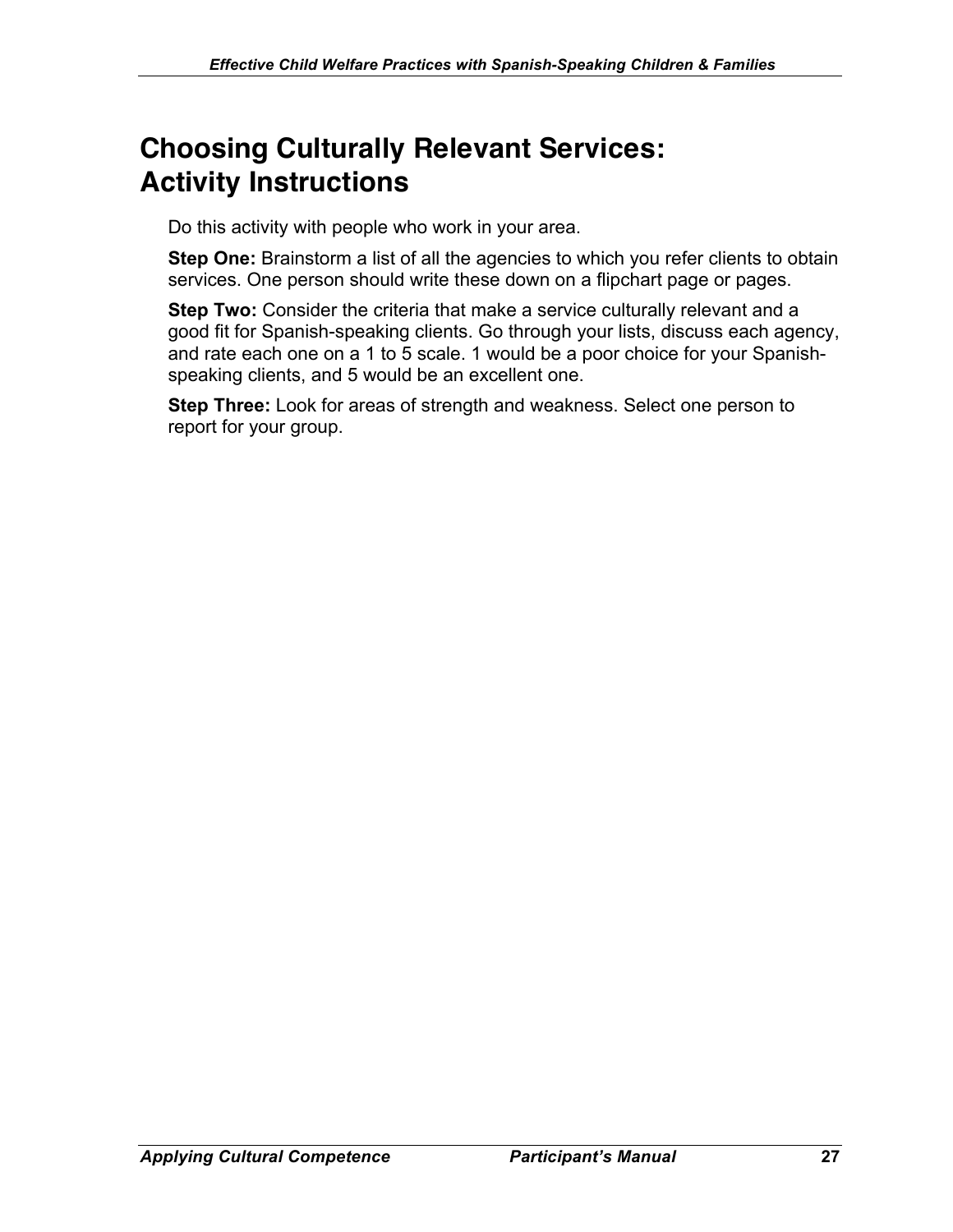# **Child Safety and Case Planning Scenarios**

# **Scenario 1**

12-year-old Julio's family recently immigrated to the U.S. from Mexico. One day his PE teacher noticed bruises on his back and down the spinal column. The counselor was contacted about the possibility of child abuse and a conference was held with Julio. Julio denied that he had been hit by his parents and refused to remove his shirt. Since there was still considerable doubt about whether this was a case of child abuse, it was decided to let the matter drop for the moment, but keep alert for other signs.

Several weeks later, after four days of absence, Julio returned to school. His PE teacher again noticed unusual bruises. When this was reported to the counselor, the counselor immediately called CPS to report suspected child abuse.

A social worker, Mr. Phillips, called the family and arranged to visit them late one afternoon. Julio's mother, Mrs. Alarcon, greeted Mr. Phillips at the door. She seemed nervous, tense, and frightened. Her English was poor, and it was difficult to communicate with her. Since Mr. Phillips had specifically requested to see Mr. Alarcon as well, he inquired about his whereabouts. Julio responded for her that his father was still at work. The rest of the interview was conducted in Mrs. Alarcon's broken and halting English, with Julio helping translate.

When Mr. Phillips asked about the bruises on Julio, Mrs. Alarcon did not seem to know what he was referring to. When Mr. Phillips explained in detail the reason for his visit, Mrs. Alarcon seemed confused, denied that Julio had any injuries, and denied that they would hurt him. She looked down as she said this, making no eye contact with Mr. Phillips, which made him suspect that she was lying. When Mr. Phillips asked Mrs. Alarcon why Julio had been absent from school, she said that he had been ill with a fever. But she had taken him to the curandera, and now he was perfectly well.

### **Discussion Questions:**

- 1) Is this a clear case of child abuse? What evidence do we have that Julio was beaten at home?
- 2) Can you argue that it is not a case of child abuse? What are some possible explanations?
- 3) What other information would you like to obtain in order to properly assess the case?
- 4) How could Mr. Phillips have handled this case better?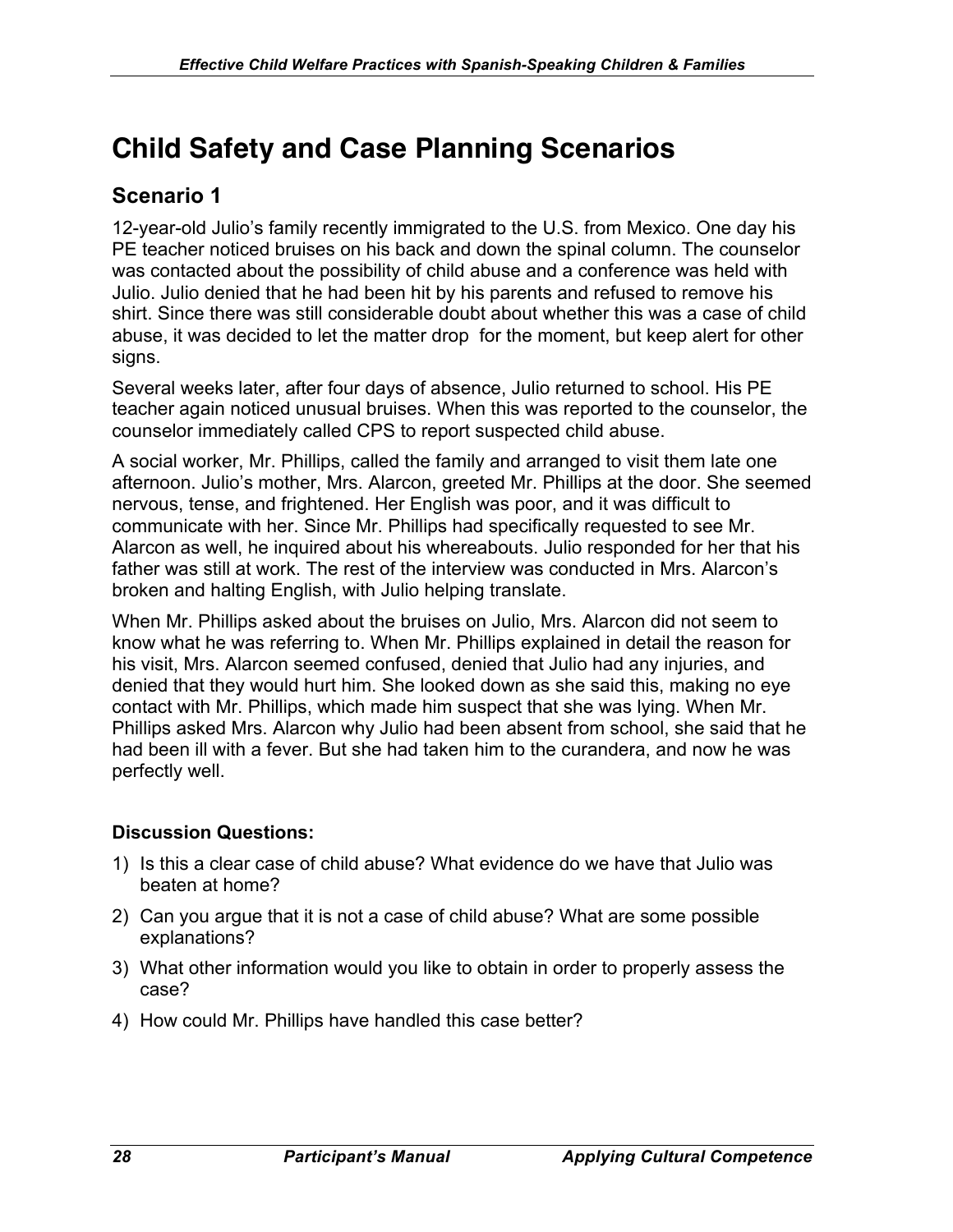# **Scenario 2**

9-year-old Maella and 7-year-old Reymundo attend school sporadically. When they do attend, they often arrive at school dirty and unkempt. They seem tired and sometimes fall asleep in class.

Letters written in English and Spanish have been sent to their home regarding the truancy, but there has been no response. The home phone number listed on their school registration has been disconnected.

A teacher questions Maella about her home life. Maella says that her father is in jail. Her mother and her older brother have moved to another city for work, and her older sister is not around very much. A grandma takes care of Maella and Reymundo.

The teacher is concerned about their truancy and the apparent physical neglect, and contacts CPS. A child welfare worker plans a home visit.

### **Discussion Questions:**

1) If this were your case, what questions would you have? What would you be looking for when you visit the home?

2) What services might be available to provide support for this family?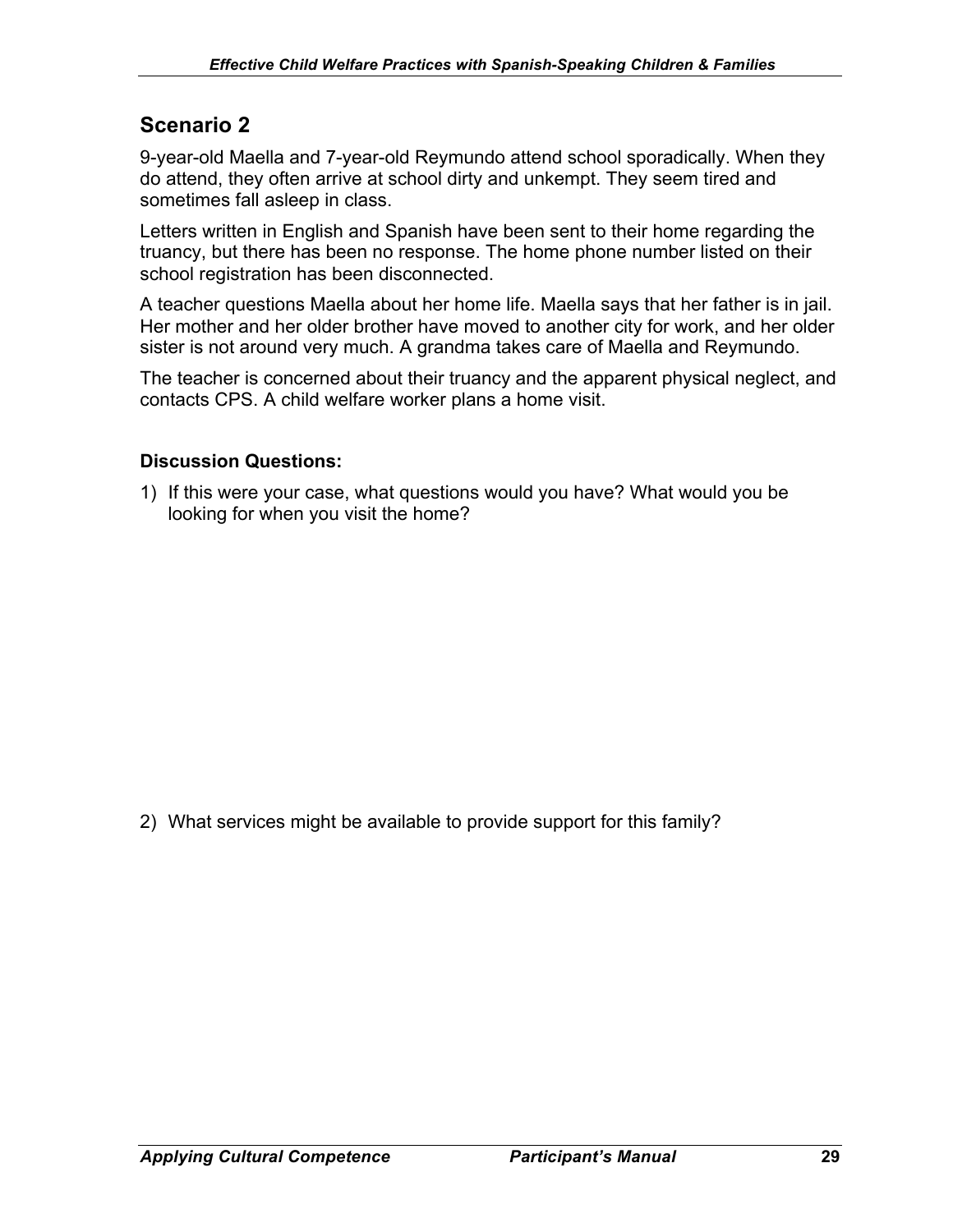# **Scenario 3**

It comes to the attention of a teacher that 15-year-old Luz Tobar is pregnant. She says that the father is her boyfriend Javi. After further questioning, she tells the teacher that Javi is 26 years old. As mandated by law, the teacher makes a report to CPS.

A child welfare worker, Ms. Anderson, calls a conference with Luz's parents. She learns that they are not fluent in English, so she arranges for an interpreter to participate.

Mr. Tobar is stone-faced and seems hostile. When he finally speaks, it is to say that when he met his wife back in Michoacan, they were about the same ages as Luz and Javi, and he does not think his wife made a bad match. He says can manage his family's affairs without meddling from the Government.

Mrs. Tobar appears nervous. She defers to her husband, but when pressed to offer her view, she says that Javi seems like a good man. He has a job and buys things for Luz and the family. She hopes he will eventually marry Luz.

### **Discussion Questions:**

- 1) What further information would you try to obtain?
- 2) Have Luz' parents failed to protect her? If so, would you remove her from the home?
- 3) How would you handle this case? What services would you offer Luz and her family?
- 4) How would you feel about reporting Javi to law enforcement? Do *you* think his actions warrant incarceration?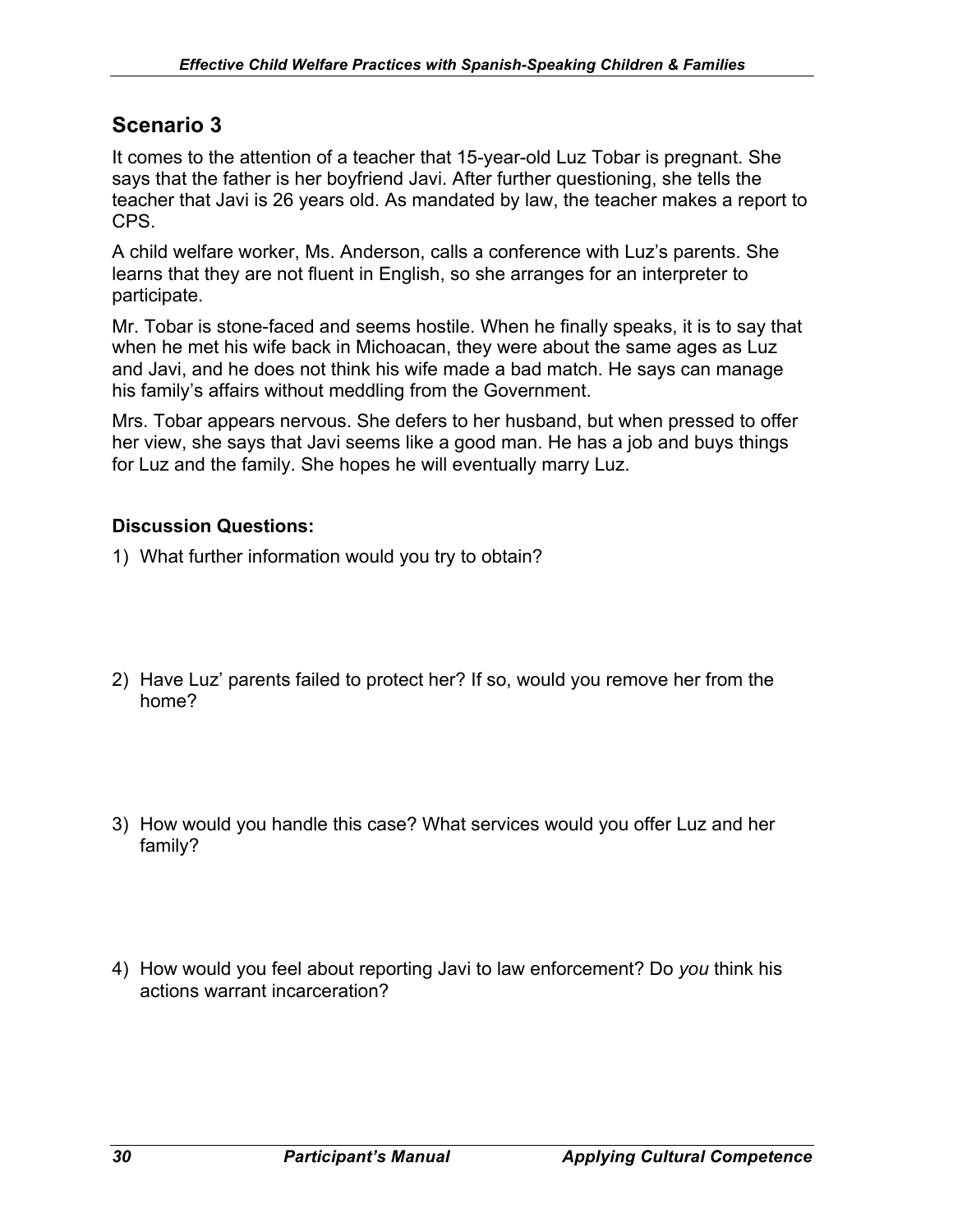# **Scenario 4**

The Morales family are immigrants from Nicaragua. Their five children generally come to school properly dressed for the weather, and carrying lunches. But there are periods during which they arrive at school unkempt, without jackets in cold weather, and with no lunches. The eldest, Guillermo, is often truant. When questioned about his truancy he says he needs to care for his mother, who has "nervios."

In addition, the children show signs of physical abuse. One of the girls discloses to a teacher's aide that the previous night, her father had come home drunk and pulled her and her sister from their beds and beat them with his belt because the kitchen was not clean. Both girls have visible bruises from the beating. She says that lately their father has been drinking a lot and seems always to be angry, and she is afraid of him. CPS is contacted, and removes the children from the home.

#### **Discussion Questions:**

1) What other information would you like to obtain about this family?

2) What barriers might exist in working with this family?

3) What elements would you suggest for a case plan for this family?

4) What steps would you take to involve this family in the case planning process?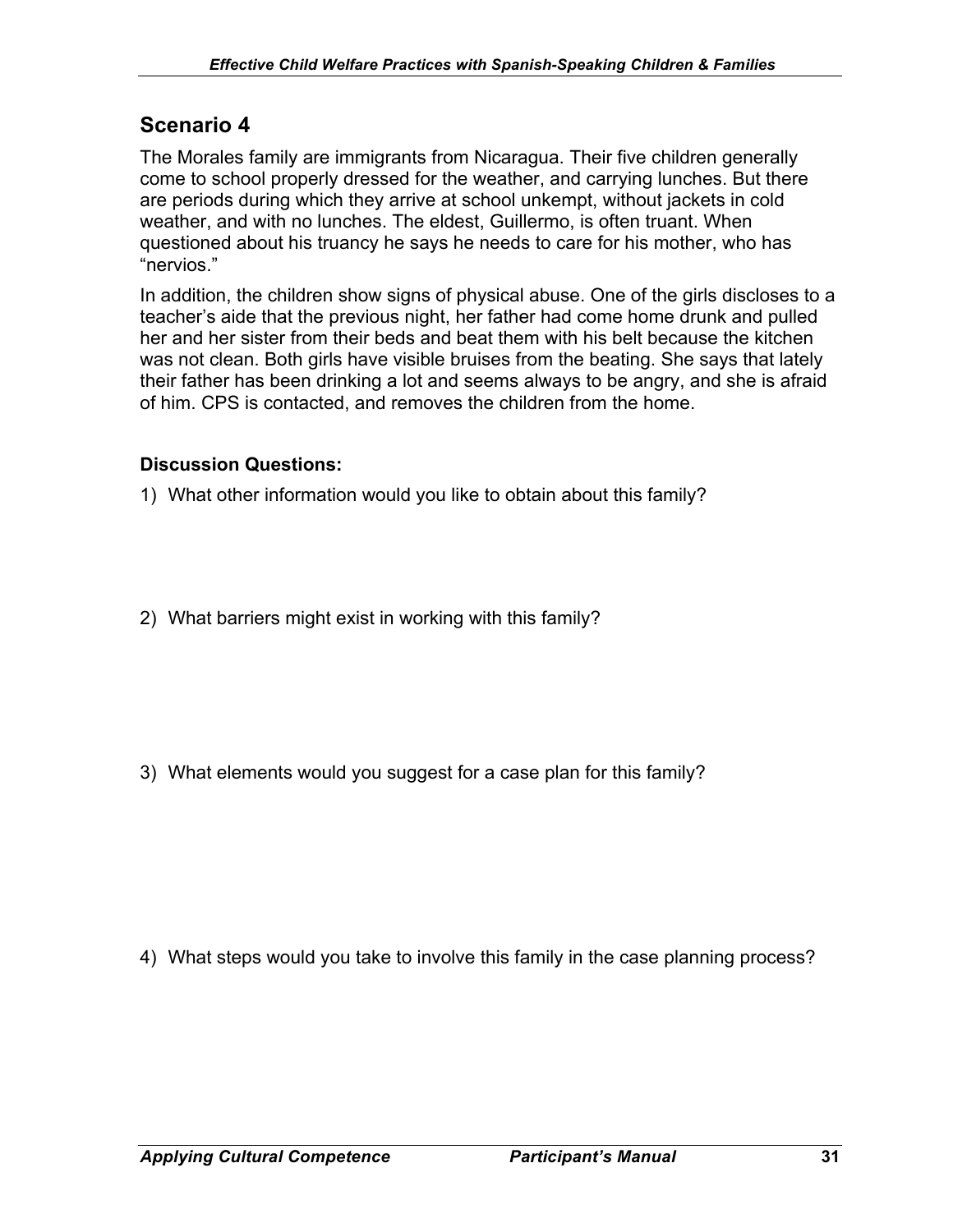# **Action Planning**

**Instructions:** Take a few minutes to consider what you personally can do and your agency can do to become more culturally competent with regard to your Spanishspeaking clients. Read the suggestions, and jot down your ideas. Use the back of this paper or an additional sheet if necessary.

 $\mathcal{L}_\mathcal{L} = \mathcal{L}_\mathcal{L} = \mathcal{L}_\mathcal{L} = \mathcal{L}_\mathcal{L} = \mathcal{L}_\mathcal{L} = \mathcal{L}_\mathcal{L} = \mathcal{L}_\mathcal{L} = \mathcal{L}_\mathcal{L} = \mathcal{L}_\mathcal{L} = \mathcal{L}_\mathcal{L} = \mathcal{L}_\mathcal{L} = \mathcal{L}_\mathcal{L} = \mathcal{L}_\mathcal{L} = \mathcal{L}_\mathcal{L} = \mathcal{L}_\mathcal{L} = \mathcal{L}_\mathcal{L} = \mathcal{L}_\mathcal{L}$  $\mathcal{L}_\mathcal{L} = \mathcal{L}_\mathcal{L} = \mathcal{L}_\mathcal{L} = \mathcal{L}_\mathcal{L} = \mathcal{L}_\mathcal{L} = \mathcal{L}_\mathcal{L} = \mathcal{L}_\mathcal{L} = \mathcal{L}_\mathcal{L} = \mathcal{L}_\mathcal{L} = \mathcal{L}_\mathcal{L} = \mathcal{L}_\mathcal{L} = \mathcal{L}_\mathcal{L} = \mathcal{L}_\mathcal{L} = \mathcal{L}_\mathcal{L} = \mathcal{L}_\mathcal{L} = \mathcal{L}_\mathcal{L} = \mathcal{L}_\mathcal{L}$  $\mathcal{L}_\mathcal{L} = \mathcal{L}_\mathcal{L} + \mathcal{L}_\mathcal{L} + \mathcal{L}_\mathcal{L} + \mathcal{L}_\mathcal{L} + \mathcal{L}_\mathcal{L} + \mathcal{L}_\mathcal{L} + \mathcal{L}_\mathcal{L} + \mathcal{L}_\mathcal{L} + \mathcal{L}_\mathcal{L} + \mathcal{L}_\mathcal{L} + \mathcal{L}_\mathcal{L} + \mathcal{L}_\mathcal{L} + \mathcal{L}_\mathcal{L} + \mathcal{L}_\mathcal{L} + \mathcal{L}_\mathcal{L} + \mathcal{L}_\mathcal{L}$  $\mathcal{L}_\mathcal{L} = \mathcal{L}_\mathcal{L} + \mathcal{L}_\mathcal{L} + \mathcal{L}_\mathcal{L} + \mathcal{L}_\mathcal{L} + \mathcal{L}_\mathcal{L} + \mathcal{L}_\mathcal{L} + \mathcal{L}_\mathcal{L} + \mathcal{L}_\mathcal{L} + \mathcal{L}_\mathcal{L} + \mathcal{L}_\mathcal{L} + \mathcal{L}_\mathcal{L} + \mathcal{L}_\mathcal{L} + \mathcal{L}_\mathcal{L} + \mathcal{L}_\mathcal{L} + \mathcal{L}_\mathcal{L} + \mathcal{L}_\mathcal{L}$  $\mathcal{L}_\mathcal{L} = \mathcal{L}_\mathcal{L} = \mathcal{L}_\mathcal{L} = \mathcal{L}_\mathcal{L} = \mathcal{L}_\mathcal{L} = \mathcal{L}_\mathcal{L} = \mathcal{L}_\mathcal{L} = \mathcal{L}_\mathcal{L} = \mathcal{L}_\mathcal{L} = \mathcal{L}_\mathcal{L} = \mathcal{L}_\mathcal{L} = \mathcal{L}_\mathcal{L} = \mathcal{L}_\mathcal{L} = \mathcal{L}_\mathcal{L} = \mathcal{L}_\mathcal{L} = \mathcal{L}_\mathcal{L} = \mathcal{L}_\mathcal{L}$  $\mathcal{L}_\mathcal{L} = \mathcal{L}_\mathcal{L} = \mathcal{L}_\mathcal{L} = \mathcal{L}_\mathcal{L} = \mathcal{L}_\mathcal{L} = \mathcal{L}_\mathcal{L} = \mathcal{L}_\mathcal{L} = \mathcal{L}_\mathcal{L} = \mathcal{L}_\mathcal{L} = \mathcal{L}_\mathcal{L} = \mathcal{L}_\mathcal{L} = \mathcal{L}_\mathcal{L} = \mathcal{L}_\mathcal{L} = \mathcal{L}_\mathcal{L} = \mathcal{L}_\mathcal{L} = \mathcal{L}_\mathcal{L} = \mathcal{L}_\mathcal{L}$  $\mathcal{L}_\mathcal{L} = \mathcal{L}_\mathcal{L} + \mathcal{L}_\mathcal{L} + \mathcal{L}_\mathcal{L} + \mathcal{L}_\mathcal{L} + \mathcal{L}_\mathcal{L} + \mathcal{L}_\mathcal{L} + \mathcal{L}_\mathcal{L} + \mathcal{L}_\mathcal{L} + \mathcal{L}_\mathcal{L} + \mathcal{L}_\mathcal{L} + \mathcal{L}_\mathcal{L} + \mathcal{L}_\mathcal{L} + \mathcal{L}_\mathcal{L} + \mathcal{L}_\mathcal{L} + \mathcal{L}_\mathcal{L} + \mathcal{L}_\mathcal{L}$  $\mathcal{L}_\mathcal{L} = \mathcal{L}_\mathcal{L} = \mathcal{L}_\mathcal{L} = \mathcal{L}_\mathcal{L} = \mathcal{L}_\mathcal{L} = \mathcal{L}_\mathcal{L} = \mathcal{L}_\mathcal{L} = \mathcal{L}_\mathcal{L} = \mathcal{L}_\mathcal{L} = \mathcal{L}_\mathcal{L} = \mathcal{L}_\mathcal{L} = \mathcal{L}_\mathcal{L} = \mathcal{L}_\mathcal{L} = \mathcal{L}_\mathcal{L} = \mathcal{L}_\mathcal{L} = \mathcal{L}_\mathcal{L} = \mathcal{L}_\mathcal{L}$  $\mathcal{L}_\mathcal{L} = \mathcal{L}_\mathcal{L} = \mathcal{L}_\mathcal{L} = \mathcal{L}_\mathcal{L} = \mathcal{L}_\mathcal{L} = \mathcal{L}_\mathcal{L} = \mathcal{L}_\mathcal{L} = \mathcal{L}_\mathcal{L} = \mathcal{L}_\mathcal{L} = \mathcal{L}_\mathcal{L} = \mathcal{L}_\mathcal{L} = \mathcal{L}_\mathcal{L} = \mathcal{L}_\mathcal{L} = \mathcal{L}_\mathcal{L} = \mathcal{L}_\mathcal{L} = \mathcal{L}_\mathcal{L} = \mathcal{L}_\mathcal{L}$  $\mathcal{L}_\mathcal{L} = \mathcal{L}_\mathcal{L} + \mathcal{L}_\mathcal{L} + \mathcal{L}_\mathcal{L} + \mathcal{L}_\mathcal{L} + \mathcal{L}_\mathcal{L} + \mathcal{L}_\mathcal{L} + \mathcal{L}_\mathcal{L} + \mathcal{L}_\mathcal{L} + \mathcal{L}_\mathcal{L} + \mathcal{L}_\mathcal{L} + \mathcal{L}_\mathcal{L} + \mathcal{L}_\mathcal{L} + \mathcal{L}_\mathcal{L} + \mathcal{L}_\mathcal{L} + \mathcal{L}_\mathcal{L} + \mathcal{L}_\mathcal{L}$  $\mathcal{L}_\mathcal{L} = \mathcal{L}_\mathcal{L} = \mathcal{L}_\mathcal{L} = \mathcal{L}_\mathcal{L} = \mathcal{L}_\mathcal{L} = \mathcal{L}_\mathcal{L} = \mathcal{L}_\mathcal{L} = \mathcal{L}_\mathcal{L} = \mathcal{L}_\mathcal{L} = \mathcal{L}_\mathcal{L} = \mathcal{L}_\mathcal{L} = \mathcal{L}_\mathcal{L} = \mathcal{L}_\mathcal{L} = \mathcal{L}_\mathcal{L} = \mathcal{L}_\mathcal{L} = \mathcal{L}_\mathcal{L} = \mathcal{L}_\mathcal{L}$  $\mathcal{L}_\mathcal{L} = \mathcal{L}_\mathcal{L} = \mathcal{L}_\mathcal{L} = \mathcal{L}_\mathcal{L} = \mathcal{L}_\mathcal{L} = \mathcal{L}_\mathcal{L} = \mathcal{L}_\mathcal{L} = \mathcal{L}_\mathcal{L} = \mathcal{L}_\mathcal{L} = \mathcal{L}_\mathcal{L} = \mathcal{L}_\mathcal{L} = \mathcal{L}_\mathcal{L} = \mathcal{L}_\mathcal{L} = \mathcal{L}_\mathcal{L} = \mathcal{L}_\mathcal{L} = \mathcal{L}_\mathcal{L} = \mathcal{L}_\mathcal{L}$  $\mathcal{L}_\mathcal{L} = \mathcal{L}_\mathcal{L} + \mathcal{L}_\mathcal{L} + \mathcal{L}_\mathcal{L} + \mathcal{L}_\mathcal{L} + \mathcal{L}_\mathcal{L} + \mathcal{L}_\mathcal{L} + \mathcal{L}_\mathcal{L} + \mathcal{L}_\mathcal{L} + \mathcal{L}_\mathcal{L} + \mathcal{L}_\mathcal{L} + \mathcal{L}_\mathcal{L} + \mathcal{L}_\mathcal{L} + \mathcal{L}_\mathcal{L} + \mathcal{L}_\mathcal{L} + \mathcal{L}_\mathcal{L} + \mathcal{L}_\mathcal{L}$  $\mathcal{L}_\mathcal{L} = \mathcal{L}_\mathcal{L} + \mathcal{L}_\mathcal{L} + \mathcal{L}_\mathcal{L} + \mathcal{L}_\mathcal{L} + \mathcal{L}_\mathcal{L} + \mathcal{L}_\mathcal{L} + \mathcal{L}_\mathcal{L} + \mathcal{L}_\mathcal{L} + \mathcal{L}_\mathcal{L} + \mathcal{L}_\mathcal{L} + \mathcal{L}_\mathcal{L} + \mathcal{L}_\mathcal{L} + \mathcal{L}_\mathcal{L} + \mathcal{L}_\mathcal{L} + \mathcal{L}_\mathcal{L} + \mathcal{L}_\mathcal{L}$  $\mathcal{L}_\mathcal{L} = \mathcal{L}_\mathcal{L} = \mathcal{L}_\mathcal{L} = \mathcal{L}_\mathcal{L} = \mathcal{L}_\mathcal{L} = \mathcal{L}_\mathcal{L} = \mathcal{L}_\mathcal{L} = \mathcal{L}_\mathcal{L} = \mathcal{L}_\mathcal{L} = \mathcal{L}_\mathcal{L} = \mathcal{L}_\mathcal{L} = \mathcal{L}_\mathcal{L} = \mathcal{L}_\mathcal{L} = \mathcal{L}_\mathcal{L} = \mathcal{L}_\mathcal{L} = \mathcal{L}_\mathcal{L} = \mathcal{L}_\mathcal{L}$  $\mathcal{L}_\mathcal{L} = \mathcal{L}_\mathcal{L} = \mathcal{L}_\mathcal{L} = \mathcal{L}_\mathcal{L} = \mathcal{L}_\mathcal{L} = \mathcal{L}_\mathcal{L} = \mathcal{L}_\mathcal{L} = \mathcal{L}_\mathcal{L} = \mathcal{L}_\mathcal{L} = \mathcal{L}_\mathcal{L} = \mathcal{L}_\mathcal{L} = \mathcal{L}_\mathcal{L} = \mathcal{L}_\mathcal{L} = \mathcal{L}_\mathcal{L} = \mathcal{L}_\mathcal{L} = \mathcal{L}_\mathcal{L} = \mathcal{L}_\mathcal{L}$  $\mathcal{L}_\mathcal{L} = \mathcal{L}_\mathcal{L} + \mathcal{L}_\mathcal{L} + \mathcal{L}_\mathcal{L} + \mathcal{L}_\mathcal{L} + \mathcal{L}_\mathcal{L} + \mathcal{L}_\mathcal{L} + \mathcal{L}_\mathcal{L} + \mathcal{L}_\mathcal{L} + \mathcal{L}_\mathcal{L} + \mathcal{L}_\mathcal{L} + \mathcal{L}_\mathcal{L} + \mathcal{L}_\mathcal{L} + \mathcal{L}_\mathcal{L} + \mathcal{L}_\mathcal{L} + \mathcal{L}_\mathcal{L} + \mathcal{L}_\mathcal{L}$  $\mathcal{L}_\mathcal{L} = \mathcal{L}_\mathcal{L} = \mathcal{L}_\mathcal{L} = \mathcal{L}_\mathcal{L} = \mathcal{L}_\mathcal{L} = \mathcal{L}_\mathcal{L} = \mathcal{L}_\mathcal{L} = \mathcal{L}_\mathcal{L} = \mathcal{L}_\mathcal{L} = \mathcal{L}_\mathcal{L} = \mathcal{L}_\mathcal{L} = \mathcal{L}_\mathcal{L} = \mathcal{L}_\mathcal{L} = \mathcal{L}_\mathcal{L} = \mathcal{L}_\mathcal{L} = \mathcal{L}_\mathcal{L} = \mathcal{L}_\mathcal{L}$ 

#### **Areas to consider:**

- Making your physical environment more welcoming
- Changes to procedures
- Personal language and/or skill development
- Sharing information with others in your agency
- Making better use of resources in your community

My Action Plan: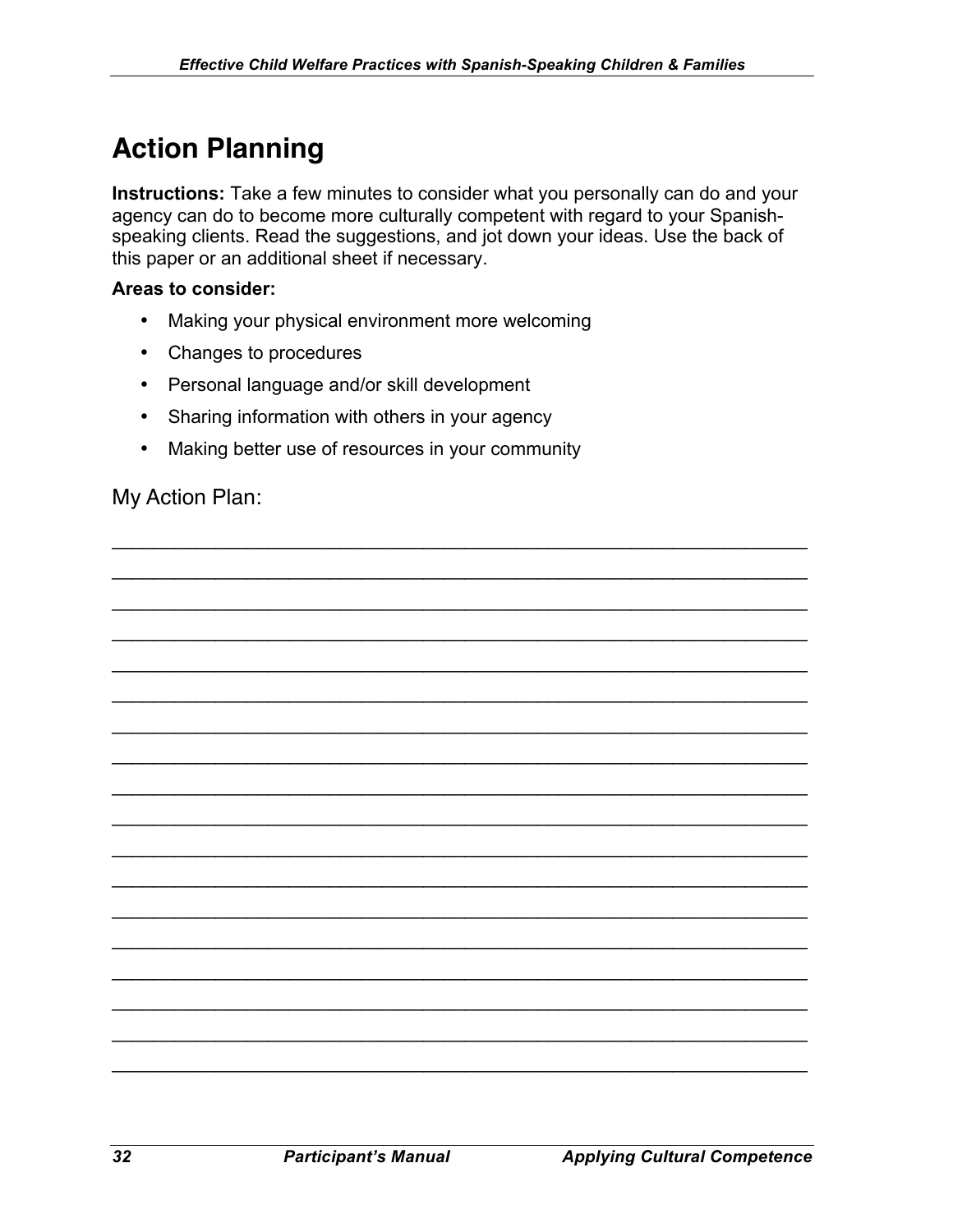# **Resources**

# **Recommended Print Resources**

Child Molestation and Sexual Abuse Interviewer's Guide, 1999.

Pence, D. (1997). Observations from the Field. Child abuse investigators must consider cultural issues in interviews. The National Child Advocate, 1(3), 31-32.

Anderson, K. (2000). The Values of Differences: Appreciating Cultural Inclusion. Workshop presented at the Sixteenth National Symposium on Child Sexual Abuse, Huntsville, Alabama.

Fontes, L. (1999). Working with Latino families on issues of child abuse and neglect. The National Child Advocate, 3( 2), 3-7.

Geen, Rob. *Kinship Care: Making the Most of a Valuable Resource*, UI Press, 2003

Chong, Nilda. *The Latino Patient: A Cultural Guide for Health Care Providers,* Intercultural Press, 2002

Sue, Derald Wing, and Sue, David. *Counseling the Culturally Different, Theory and Practice*, John Wiley & Sons, 1990

Falicov, Celia James. *Latino Families in Therapy: A Guide to Multicultural Practice*, Guilford Press, 1998

Flores, Maria T. and Carey, Gabrielle. *Family Therapy With Hispanics: Toward Appreciating Diversity*, Allyn & Bacon, 2000

Nash, Kimberleigh A. and Valasquez, Jorge Jr. *Cultural Competence: A Guide for Human Service Agencies,* CWLA Press, 2003

Geshke, Nancy, Shanti, L. A., and Salazar, Jose C. *Essential Spanish for Social Services,* Living Language (Random House), 1998.

*Community Resources Mapping: Knowing Your Youth Services Landscape,* School & Main Institute, 2003

Stresino, Edward. *Child Abuse Phrase Book: Family Social Worker Interview Manua/Manual Bilingue Para Familias,* University of New Mexico Press, 2002

Harvey, William C. *Outreach Spanish*, Barron's Education Series, 2000

Jarvis, Ana. *Spanish for Social Services*, 6<sup>th</sup> Edition, Houghton Mifflin Co., 2000

Doak, Cecelia, Doak, Leonard, and Root, Jane. *Teaching Patients With Low Literacy Skills*, 2nd Ed., Lippincott Co., 1996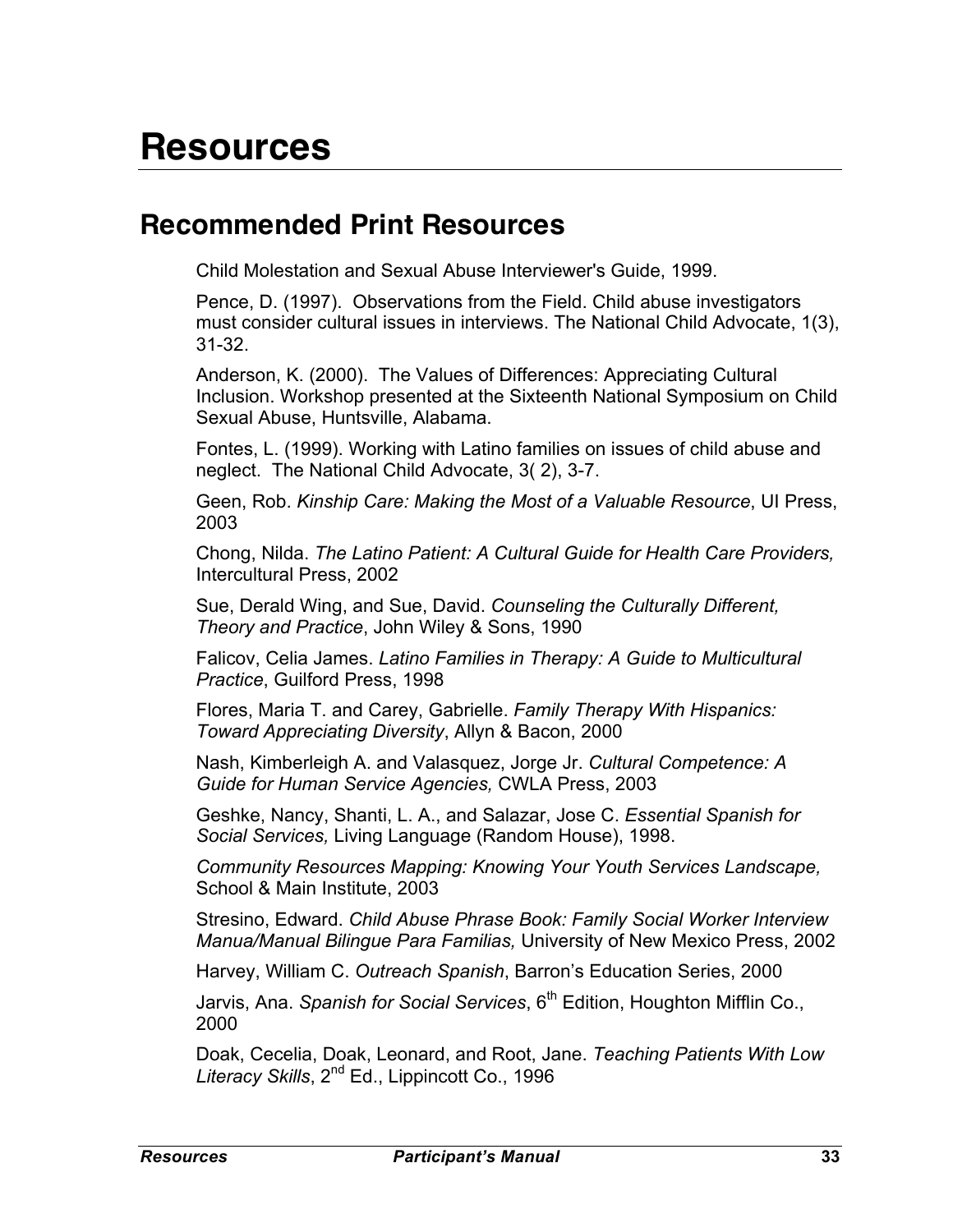Child Welfare Services Stakeholders Group. *CWS Redesign: Conceptual Framework, Fairness, and Equity – Building a Culture of Fairness & Equity in the California Child Welfare System*

Velasquez, Arellano, & McNeil. *Chicano/a Psychology and Mental Health*, Laurence Erlbaum & Associates, 2004

Tello, J., and Carrillo, R. *Men of Color and Violence*, Springer Publishing Co., 1998

Gibbs, Jewelle Taylor, and Larke, Nahme Huang. *Children of Color: Psychological Interventions With Culturally Diverse Youth,* pp. 215-263 and 305-332, Jossey-Bass, 1998

# **Recommended Video Resources**

*Hispanic/Latino culture: A perspective from history and child welfare* (Spaulding for Children Series #87), Spaulding Institute for Family and Community Development, 1994.

# **Recommended Websites**

Child Abuse Training & Technical Assistance Centers http://cattacenter.org/

Child Abuse Mandated Reporter Online Training http://www.sonoma.edu/cihs/mr/

Spanish Child Abuse Mandate Reporter Online Training http://www.sonoma.edu/cihs/mr/docs/traingen\_sp.html

National Alliance for Hispanic Health http://www.hispanichealth.org Useful series of publications is available through Publications link.

CASA NET Resources: Cultural Competency Resource Library http://www.casanet.org/library/culture/latino-culture.htm

National Resource Center for Family-Centered Practice at the Hunter College School of Social Work

http://www.hunter.cuny.edu/socwork/nrcfcpp/

Fairness and Equity Cultural Competency in Contra Costa County www.sfsu.edu/~bayacad/CCC BAA REPORT final3.pdf

Child Welfare League of America (CWLA), Division of Cultural Competency http://www.xculture.org/training/overview/cultural/assessment.html

The Center for Effective Collaboration and Practice: Cultural competence in the field of child welfare

http://www.air.org/cecp/cultural/default.htm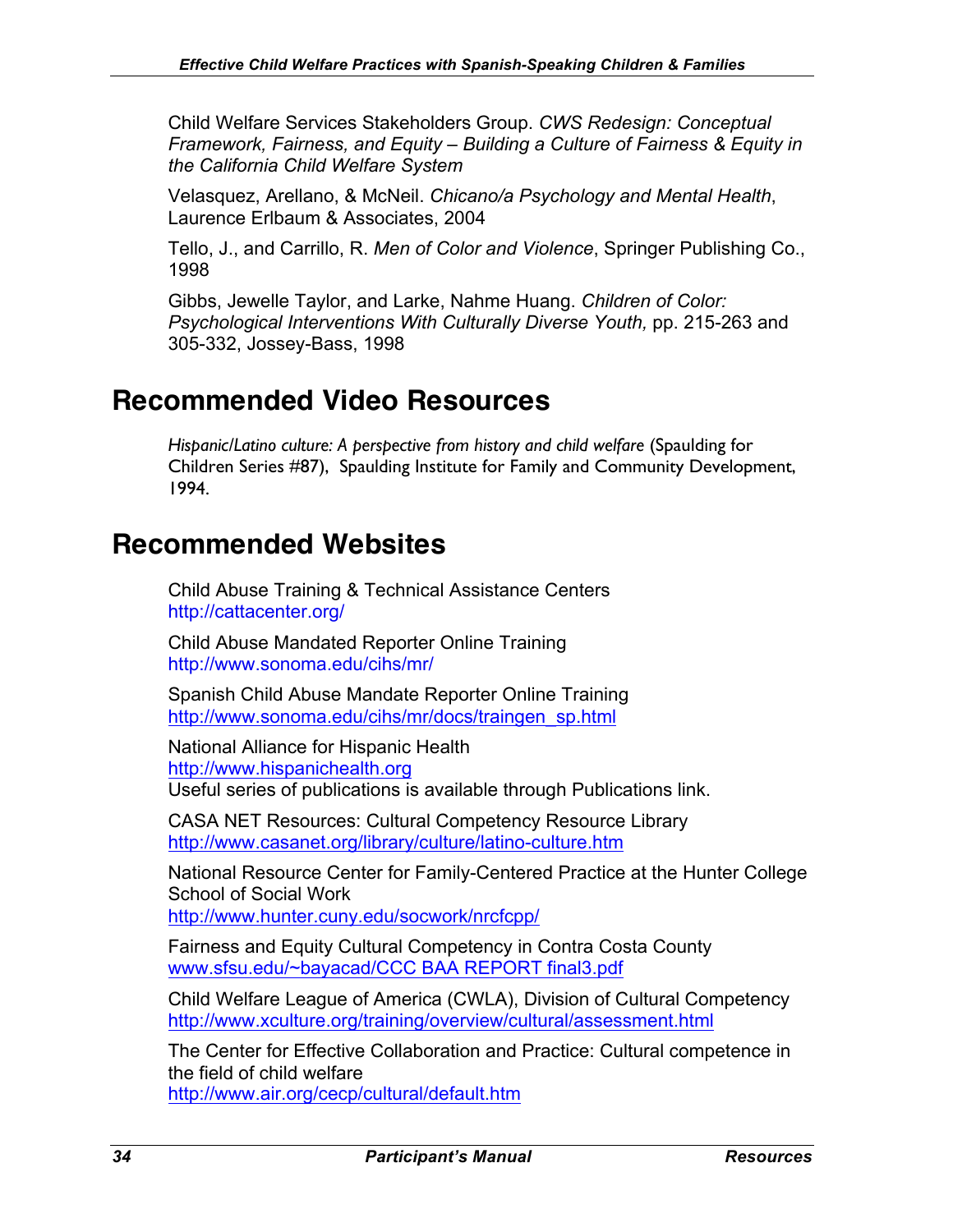National Center for Cultural Competence Georgetown University Center for Child and Human Development http://gucchd.georgetown.edu/nccc/

California Department of Social Services http://www.dss.cahwnet.gov/cdssweb/default.htm

U.S Department of Health and Human Services, Administration on Children and Families

http://www.acf.dhhs.gov/

The National Latino Fatherhood and Family Institute: "Un Hombre Noble" http://www.nlffi.org/index/htm

California Dept. of Social Services: Forms and Publications translated into Spanish

http://www.dss.cahwnet.gov/cdssweb/SpanishTra\_275.htm

The Committee for Hispanic Children and Families http://www.chcfinc.org/

# **Local Immigration Resources**

### **Central California**

#### **Good News Center**

Kings County 1638 N. Dinuba Blvd. Visalia, CA 93291 (559)-713-1200 Emergency assistance, shelter, food, counseling and immigration services

#### **O.L.A. Raza**

115 West Main, Suite C Visalia, CA 93291 559) 627-6291 Citizenship and immigration assistance

#### **Catholic Charities**

Monterrey County 1705 Second Avenue Salinas, CA 93905 (831)422-0759 (831)422-0609 (hotline) Counseling, emergency assistance and immigration assistance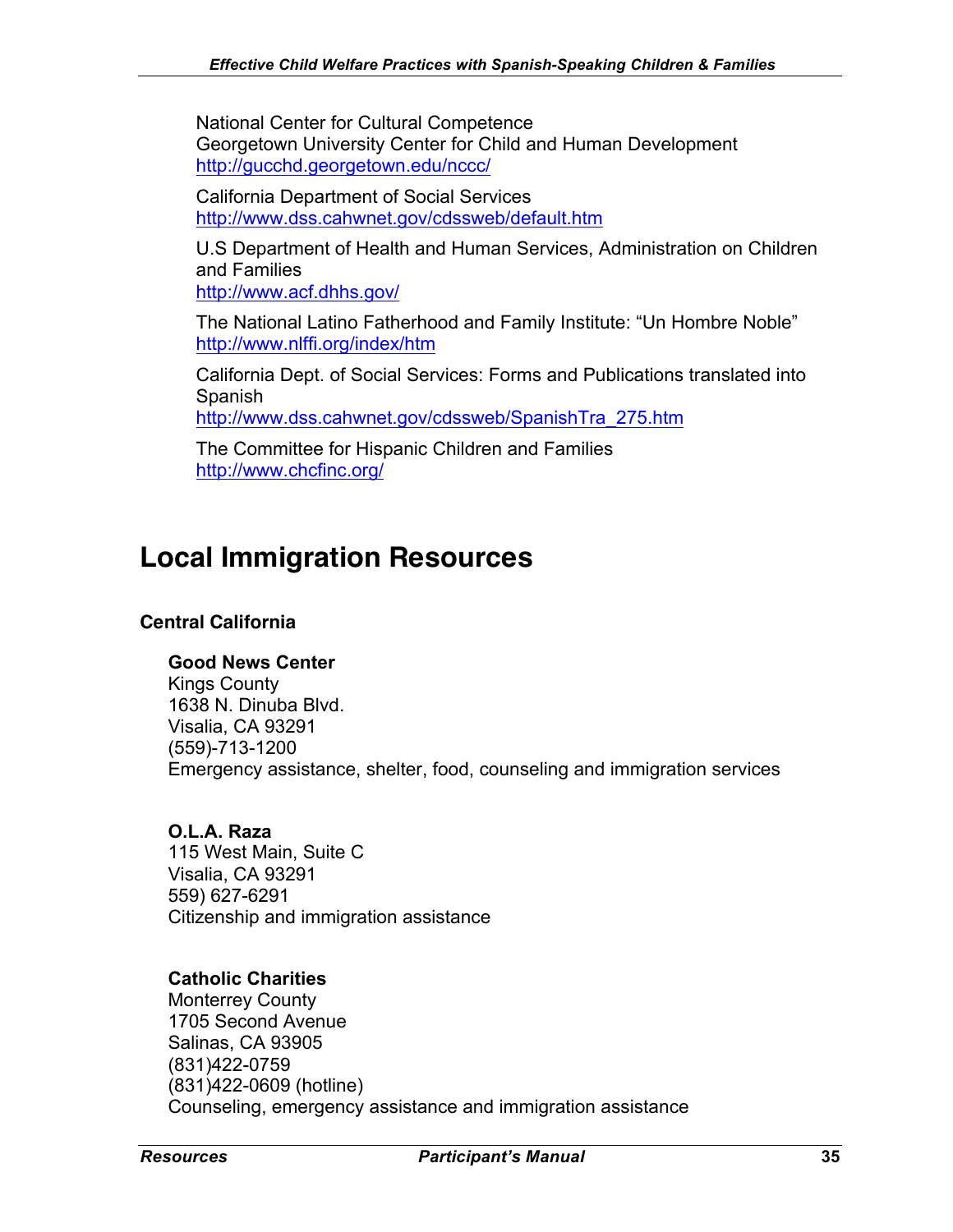### **Catholic Charities**

Santa Cruz County 406 Main Street Watsonville, CA 95076 (831)722-2675 (831)722-2791 (hotline) Counseling, emergency services and immigration assistance

#### **Catholic Charities of Fresno**

Fresno County 149 North Fulton Street Fresno, CA 93701 (559)237-0851 Citizenship preparation, health care, English language training and immigration

#### **Porterville Office**

Tulare County 1309 West Main Street Building B Porterville, CA 93257 559 781-5555

#### **Farmersville Office**

Tulare County 468 East Visalia Road Farmersville, CA 93223 559 594-4932

#### **Frente Indigena Oaxaqueno Binacional**

(559) 499-1178 2014 Tulare St Fresno, CA 93721 Contact Person: Nayamin Cosio or Leoncio Vasquez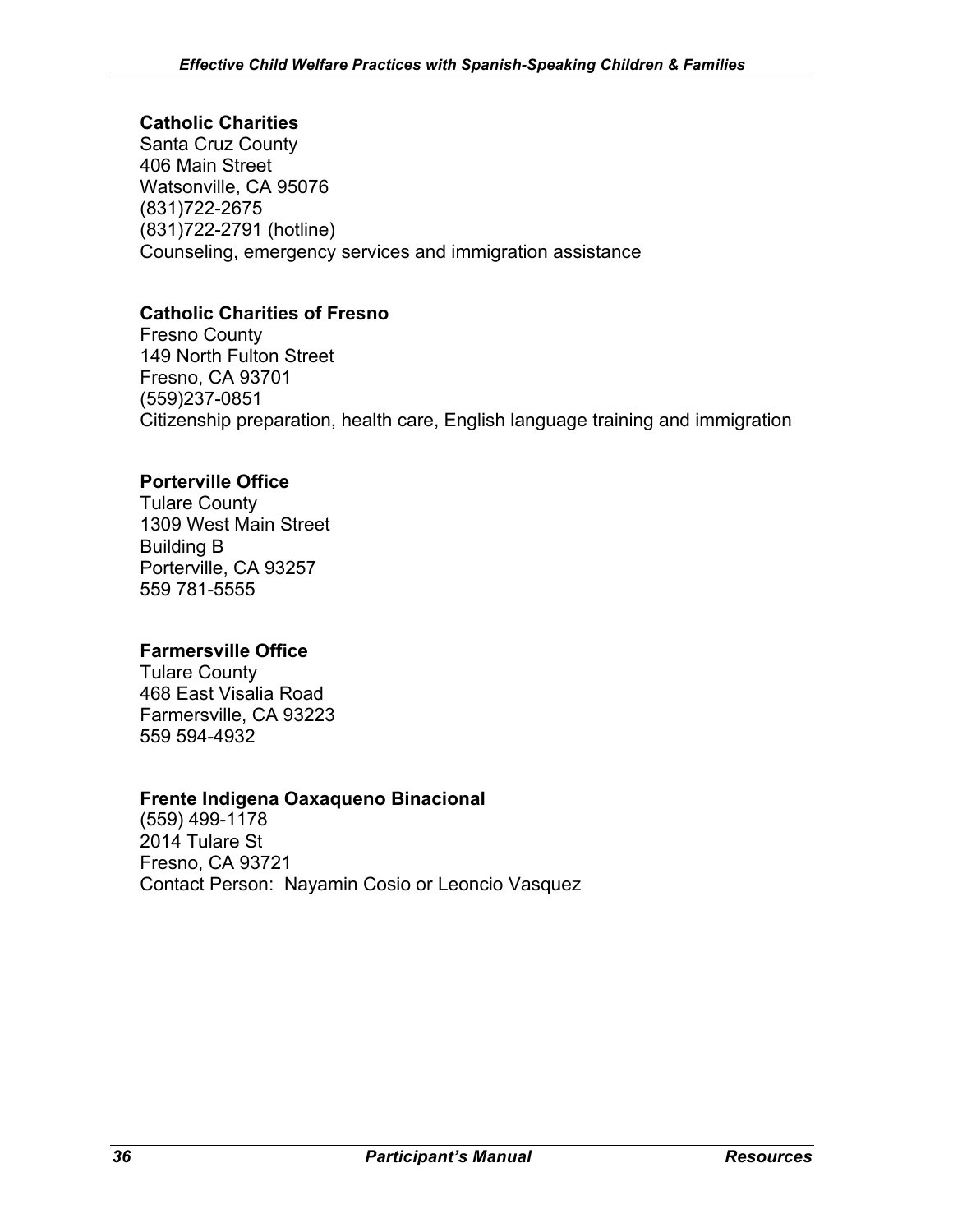#### **Southeastern California**

#### **Catholic Charities Refugee and Immigration Services**

San Bernardino County 1450 North "D" Street San Bernardino, 92405 (909) 388-1243 Citizen preparation, counseling, cultural orientation, elder services, emergency assistance, employment services, information/referrals, translator/interpreter services and immigration services.

#### **Catholic Charities**

Imperial County 250 West Orange Avenue El Centro, CA 92243 (760) 353-6822 Immigration services and representation for non-detained undocumented immigrants. Will represent persons applying for asylum. May charge a nominal fee

#### **Catholic Charities**

Riverside County 12540 Heacock St., Ste 5 Moreno Valley, CA 92556 (951) 485-7792 Emergency services, counseling and immigration assistance

#### **Corona/Norco Settlement House**

Riverside County 507 South Valencia Corona, CA 91720 (951) 736-2210 Emergency services, counseling and immigration assistance